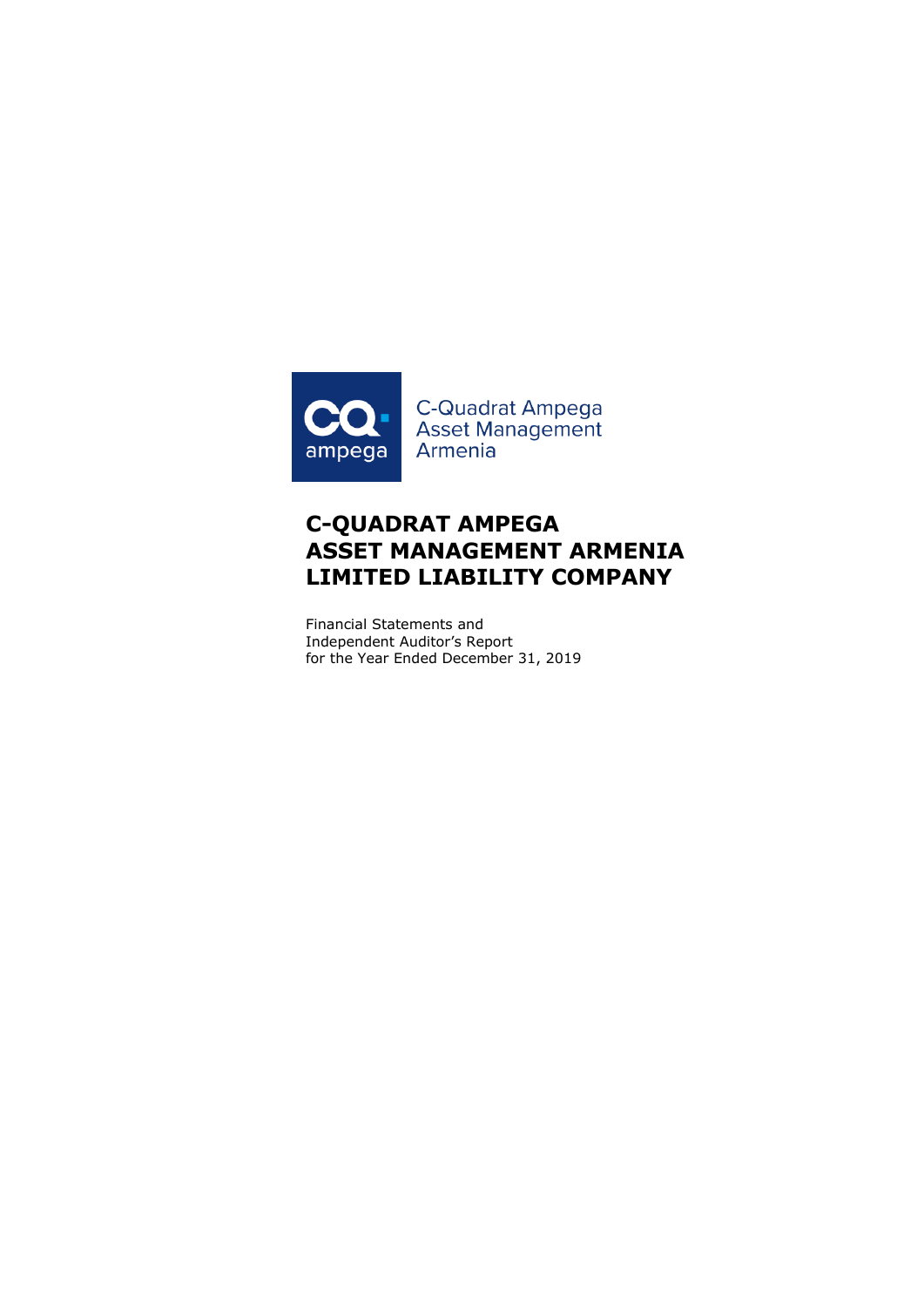# **Table of contents**

|     |                                                                                                   | Page |
|-----|---------------------------------------------------------------------------------------------------|------|
|     | STATEMENT OF MANAGEMENT'S RESPONSIBILITIES FOR THE PREPARATION AND APPROVAL OF THE                |      |
|     |                                                                                                   |      |
|     |                                                                                                   |      |
|     | Statement of profit or loss and other comprehensive income for the year ended December 31, 2019 5 |      |
|     |                                                                                                   |      |
|     |                                                                                                   |      |
|     | Notes to financial statements for the year ended December 31, 2019                                |      |
| 1.  |                                                                                                   |      |
| 2.  |                                                                                                   |      |
| 3.  | Application of new and revised international financial reporting standards (IFRSs) 9              |      |
| 4.  |                                                                                                   |      |
| 5.  |                                                                                                   |      |
| 6.  |                                                                                                   |      |
| 7.  |                                                                                                   |      |
| 8.  |                                                                                                   |      |
| 9.  |                                                                                                   |      |
| 10. |                                                                                                   |      |
| 11. |                                                                                                   |      |
| 12. |                                                                                                   |      |
| 13. |                                                                                                   |      |
| 14. |                                                                                                   |      |
| 15. |                                                                                                   |      |
| 16. |                                                                                                   |      |
| 17. |                                                                                                   |      |
| 18. |                                                                                                   |      |
| 19. |                                                                                                   |      |
| 20. |                                                                                                   |      |
| 21. |                                                                                                   |      |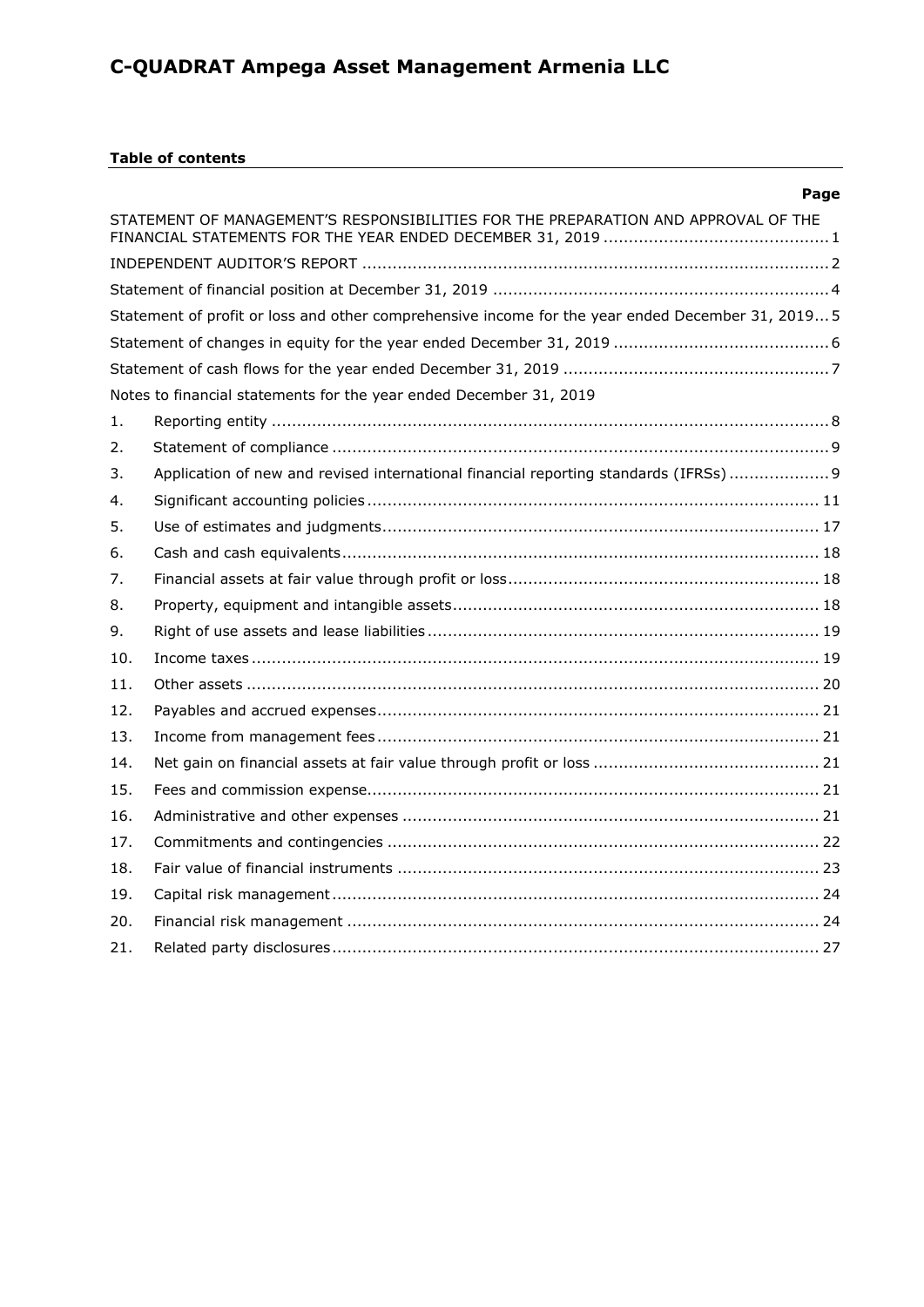### <span id="page-2-0"></span>**STATEMENT OF MANAGEMENT'S RESPONSIBILITIES FOR THE PREPARATION AND APPROVAL OF THE FINANCIAL STATEMENTS FOR THE YEAR ENDED DECEMBER 31, 2019**

Management is responsible for the preparation of the financial statements that present fairly the financial position of C-QUADRAT Ampega Asset Management Armenia LLC (the "Company" or "C-QUADRAT") as of December 31, 2019, and the results of its operations, cash flows and changes in shareholders' equity for the year then ended, in compliance with International Financial Reporting Standards ("IFRS").

In preparing the financial statements, management is responsible for assessing the Company's ability to continue as a going concern, disclosing, as applicable, matters related to going concern and using the going concern basis of accounting unless management either intends to liquidate the Company or to cease operations, or has no realistic alternative but to do so.

In preparing the financial statements, management is responsible for:

- Properly selecting and applying accounting policies;
- Presenting information, including accounting policies, in a manner that provides relevant, reliable, comparable and understandable information;
- Providing additional disclosures when compliance with the specific requirements in IFRSs are insufficient to enable users to understand the impact of particular transactions, other events and conditions on the Company's financial position and financial performance; and
- Making an assessment of the Company's ability to continue as a going concern.

Management is also responsible for:

- Designing, implementing and maintaining an effective and sound system of internal controls, throughout the Company;
- Maintaining adequate accounting records that are sufficient to show and explain the Company's transactions and disclose with reasonable accuracy at any time the financial position of the Company, and which enable them to ensure that the financial statements of the Company comply with IFRS;
- Maintaining statutory accounting records in compliance with Country legislation and accounting standards;
- Taking such steps as are reasonably available to them to safeguard the assets of the Company; and
- Preventing and detecting fraud and other irregularities.

The financial statements of the Company for the year ended December 31, 2019 were approved by management on April 30, 2020.

On behalf of the Management:



**Arman Vardanyan** Chief Executive Officer

Yerevan, Republic of Armenia April 30, 2020

**Isabella Adilkhanyan** Chief Financial & Operating Officer

Yerevan, Republic of Armenia April 30, 2020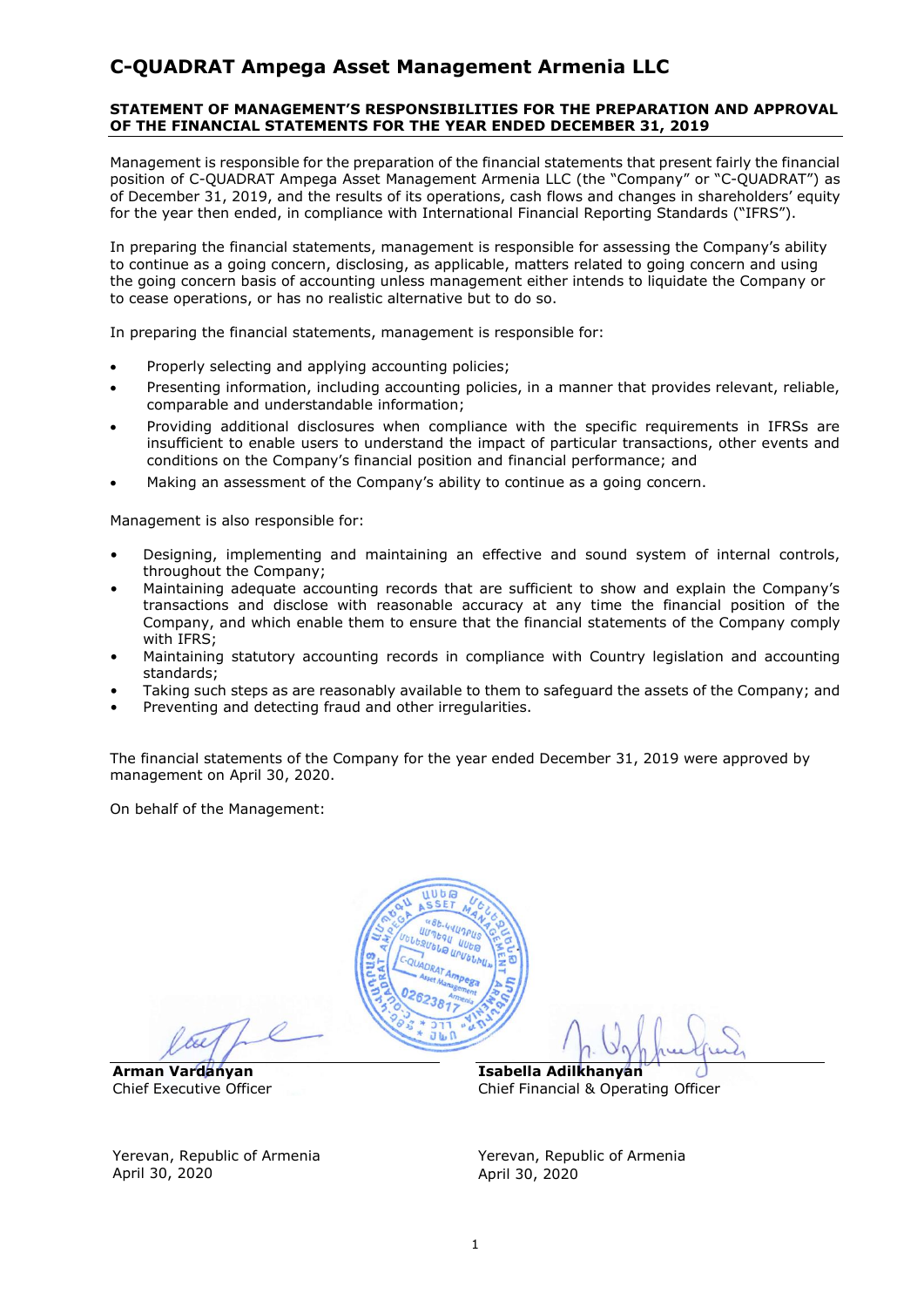

"Deloitte Armenia" CJSC Business Center "Imperium Plaza" 4/7, Amiryan St., 7th floor Yerevan, 0010, Armenia

Tel: +374 10 52 65 20 Fax: +374 10 52 75 20 www.deloitte.am

### <span id="page-3-0"></span>**INDEPENDENT AUDITOR'S REPORT**

To the Board of Directors of C-QUADRAT Ampega Asset Management Armenia LLC:

#### **Opinion**

We have audited the accompanying financial statements of C-QUADRAT Ampega Asset Management Armenia LLC, which comprise the statement of financial position as at December 31, 2019, and the statement of profit or loss and other comprehensive income, statement of changes in equity and statement of cash flows for the year then ended, and notes to the financial statements, including a summary of significant accounting policies.

In our opinion, the financial statements present fairly, in all material respects, the financial position of C-QUADRAT Ampega Asset Management Armenia LLC as at December 31, 2019, and its financial performance and its cash flows for the year then ended in accordance with International Financial Reporting Standards ("IFRSs").

#### **Basis for Opinion**

We conducted our audit in accordance with International Standards on Auditing ("ISAs"). Our responsibilities under those standards are further described in the Auditor's Responsibilities for the Audit of the Financial Statements section of our report. We are independent of the Company in accordance with the International Ethics Standards Board for Accountants' Code of Ethics for Professional Accountants (the "IESBA Code"), and we have fulfilled our other ethical responsibilities in accordance with these requirements and the IESBA Code. We believe that the audit evidence we have obtained is sufficient and appropriate to provide a basis for our opinion.

#### **Responsibilities of Management and Those Charged with Governance for the Financial Statements**

Management is responsible for the preparation and fair presentation of the financial statements in accordance with IFRSs, and for such internal control as management determines is necessary to enable the preparation of financial statements that are free from material misstatement, whether due to fraud or error.

In preparing the financial statements, management is responsible for assessing the Company's ability to continue as a going concern, disclosing, as applicable, matters related to going concern and using the going concern basis of accounting unless management either intends to liquidate the Company or to cease operations, or has no realistic alternative but to do so.

Those charged with governance are responsible for overseeing the Company's financial reporting process.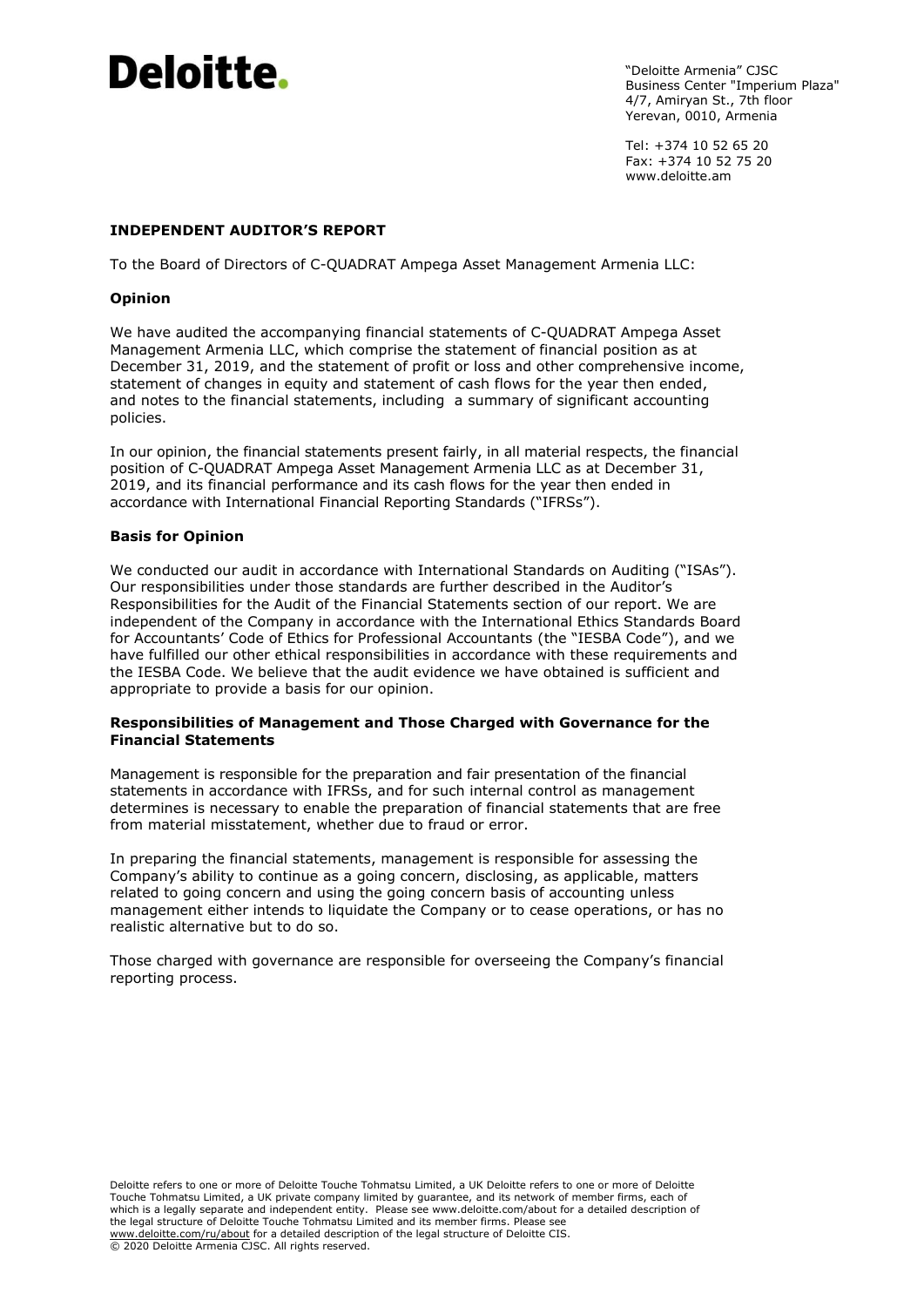### **Auditor's Responsibilities for the Audit of the Financial Statements**

Our objectives are to obtain reasonable assurance about whether the financial statements as a whole are free from material misstatement, whether due to fraud or error, and to issue an auditor's report that includes our opinion. Reasonable assurance is a high level of assurance, but is not a guarantee that an audit conducted in accordance with ISAs will always detect a material misstatement when it exists. Misstatements can arise from fraud or error and are considered material if, individually or in the aggregate, they could reasonably be expected to influence the economic decisions of users taken on the basis of these financial statements.

As part of an audit in accordance with ISAs, we exercise professional judgment and maintain professional skepticism throughout the audit. We also:

- Identify and assess the risks of material misstatement of the financial statements, whether due to fraud or error, design and perform audit procedures responsive to those risks, and obtain audit evidence that is sufficient and appropriate to provide a basis for our opinion. The risk of not detecting a material misstatement resulting from fraud is higher than for one resulting from error, as fraud may involve collusion, forgery, intentional omissions, misrepresentations, or the override of internal control.
- Obtain an understanding of internal control relevant to the audit in order to design audit procedures that are appropriate in the circumstances, but not for the purpose of expressing an opinion on the effectiveness of the Company's internal control.
- Evaluate the appropriateness of accounting policies used and the reasonableness of accounting estimates and related disclosures made by management.
- Conclude on the appropriateness of management's use of the going concern basis of accounting and, based on the audit evidence obtained, whether a material uncertainty exists related to events or conditions that may cast significant doubt on the Company's ability to continue as a going concern. If we conclude that a material uncertainty exists, we are required to draw attention in our auditor's report to the related disclosures in the financial statements or, if such disclosures are inadequate, to modify our opinion. Our conclusions are based on the audit evidence obtained up to the date of our auditor's report. However, future events or conditions may cause the Company to cease to continue as a going concern.
- Evaluate the overall presentation, structure and content of the financial statements, including the disclosures, and whether the financial statements represent the underlying transactions and events in a manner that achieves fair presentation.

We communicate with those charged with governance regarding, among other matters, the planned scope and timing of the audit and significant audit findings, including any significant deficiencies in internal control that we identify during our audit.

Srbuhi Hakobyan Executive Director

Audit Partner

30 April, 2020 Yerevan, Republic of Armenia Deloitte Armenia cjsc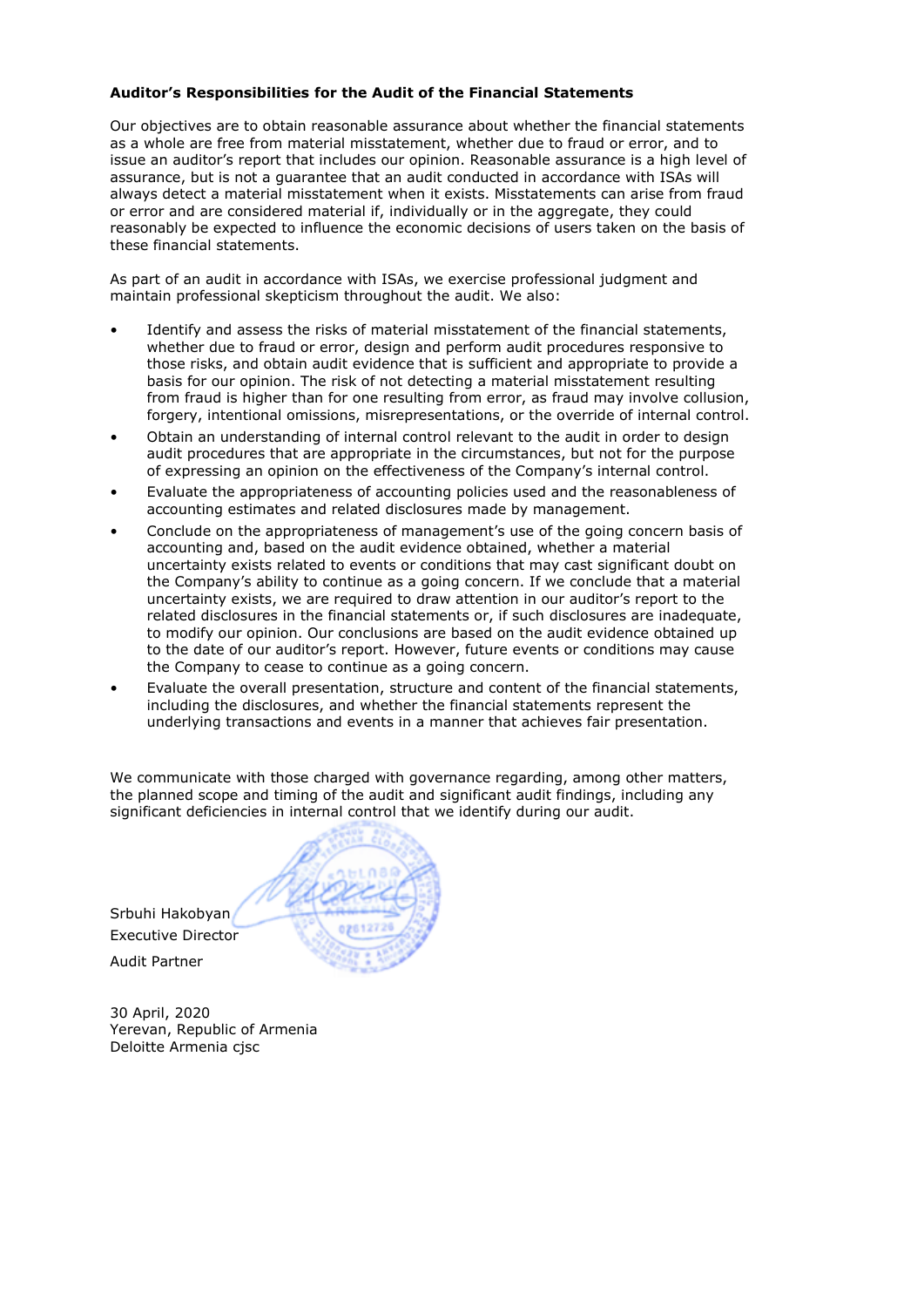# <span id="page-5-0"></span>**STATEMENT OF FINANCIAL POSITION AT DECEMBER 31, 2019**

| in AMD thousands                                                                                                        | <b>Notes</b> | <b>December 31, 2019</b>                  | <b>December 31, 2018</b> |
|-------------------------------------------------------------------------------------------------------------------------|--------------|-------------------------------------------|--------------------------|
| <b>Assets</b>                                                                                                           |              |                                           |                          |
| Cash and cash equivalents                                                                                               | 6            | 33,625                                    | 4,823                    |
| Financial assets at fair value through profit or loss                                                                   | 7            | 1,262,641                                 | 860,294                  |
| Property, equipment and intangible assets                                                                               | 8            | 51,793                                    | 24,751                   |
| Right-of-use asset                                                                                                      | 9            | 113,244                                   |                          |
| Deferred tax assets                                                                                                     | 10           | 14,665                                    | 4,950                    |
| Other assets                                                                                                            | 11           | 120,364                                   | 71,611                   |
| <b>Total assets</b>                                                                                                     |              | 1,596,332                                 | 966,429                  |
| <b>Equity and liabilities</b>                                                                                           |              |                                           |                          |
| <b>Capital and reserves</b>                                                                                             |              |                                           |                          |
| Share capital                                                                                                           | 12           | 650,000                                   | 650,000                  |
| Retained earnings                                                                                                       |              | 647,346                                   | 215,819                  |
| Total equity                                                                                                            |              | 1,297,346                                 | 865,819                  |
| <b>Liabilities</b>                                                                                                      |              |                                           |                          |
| Lease liability                                                                                                         | 9            | 111,672                                   |                          |
|                                                                                                                         |              |                                           | 45,863                   |
|                                                                                                                         |              |                                           | 54,747                   |
|                                                                                                                         |              |                                           | 100,610                  |
|                                                                                                                         |              |                                           | 966,429                  |
| Income tax payables<br>Payables and accrued expenses<br><b>Total liabilities</b><br><b>Total equity and liabilities</b> | 13           | 57,609<br>129,705<br>298,986<br>1,596,332 |                          |

The financial statements were authorized for issue on April 30, 2020 by the Management.



**Arman Vardanyan** Chief Executive Officer

**Isabella Adilkhanyan** Chief Financial & Operating Officer

April 30, 2020 Yerevan

April 30, 2020 Yerevan

The notes on pages 8-28 form an integral part of these financial statements.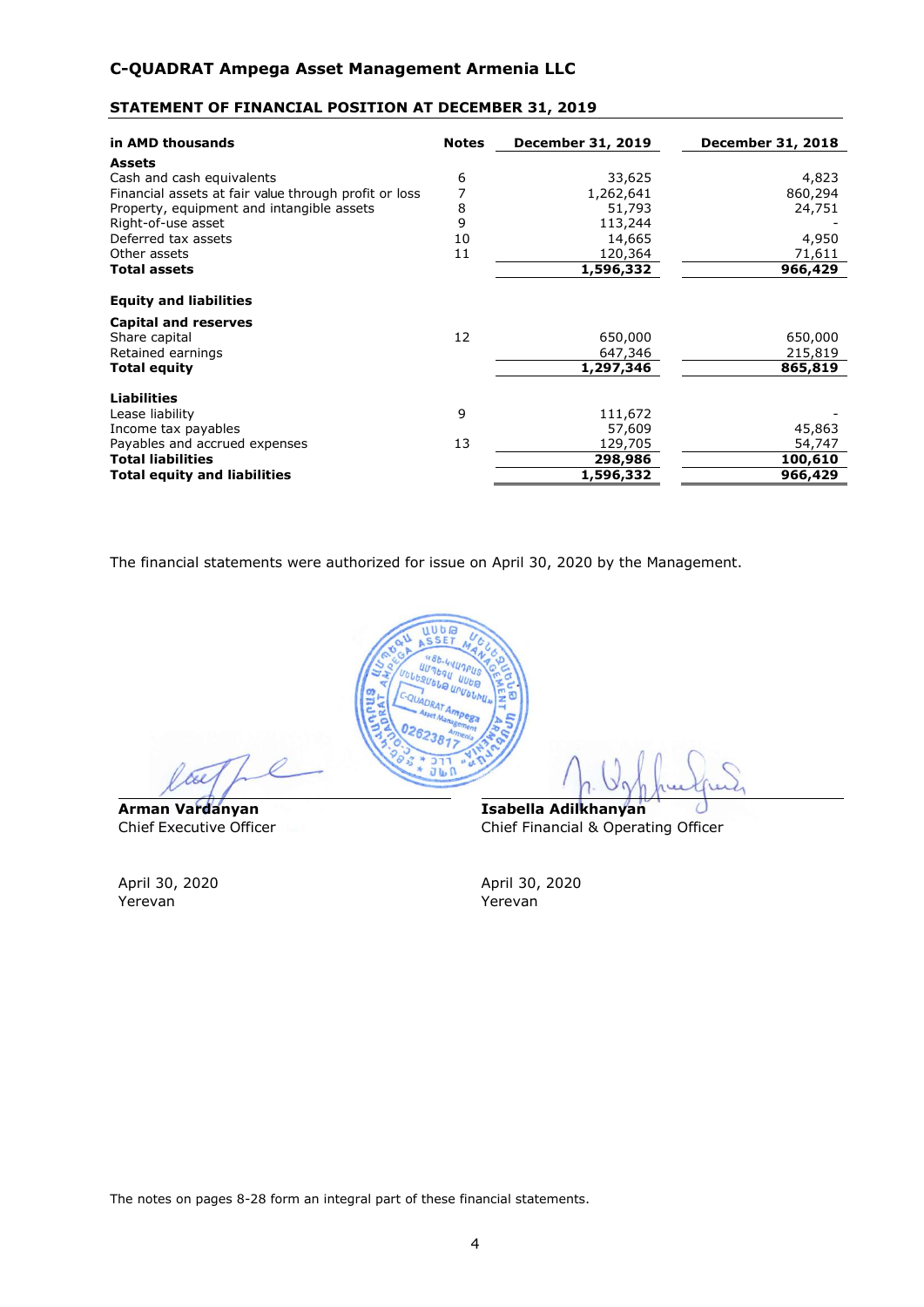### <span id="page-6-1"></span><span id="page-6-0"></span>**STATEMENT OF PROFIT OR LOSS AND OTHER COMPREHENSIVE INCOME FOR THE YEAR ENDED DECEMBER 31, 2019**

| in AMD thousands                                                  | <b>Notes</b> | 2019       | 2018      |
|-------------------------------------------------------------------|--------------|------------|-----------|
| Income from management fees                                       | 14           | 1,095,618  | 683,549   |
| Interest income                                                   |              | 1,523      | 931       |
| Other income                                                      |              | 8          | 15        |
| Net gain on financial assets at fair value through profit or loss | 15           | 138,347    | 31,561    |
| Fee and commission income                                         |              | 281        | 82        |
| Fee and commission expense                                        | 16           | (152, 373) | (95, 328) |
| Net loss from trading in foreign currencies                       |              | (748)      | (551)     |
| Foreign exchange translation (loss)/gain                          |              | (21)       | 165       |
| Finance cost                                                      |              | (3,427)    |           |
| Administrative and other expenses                                 | 17           | (563,097)  | (373,064) |
| <b>Profit before tax</b>                                          |              | 516,111    | 247,360   |
| Income tax expense                                                | 10           | (84,584)   | (44,600)  |
| <b>Profit for the year</b>                                        |              | 431,527    | 202,760   |
| Total comprehensive income for the year                           |              | 431,527    | 202,760   |

The financial statements were authorized for issue on April 30, 2020 by the Management.



**Isabella Adilkhanyan** Chief Financial & Operating Officer

April 30, 2020 Yerevan

**Arman Vardanyan** Chief Executive Officer

April 30, 2020 Yerevan

The notes on pages 8-28 form an integral part of these financial statements.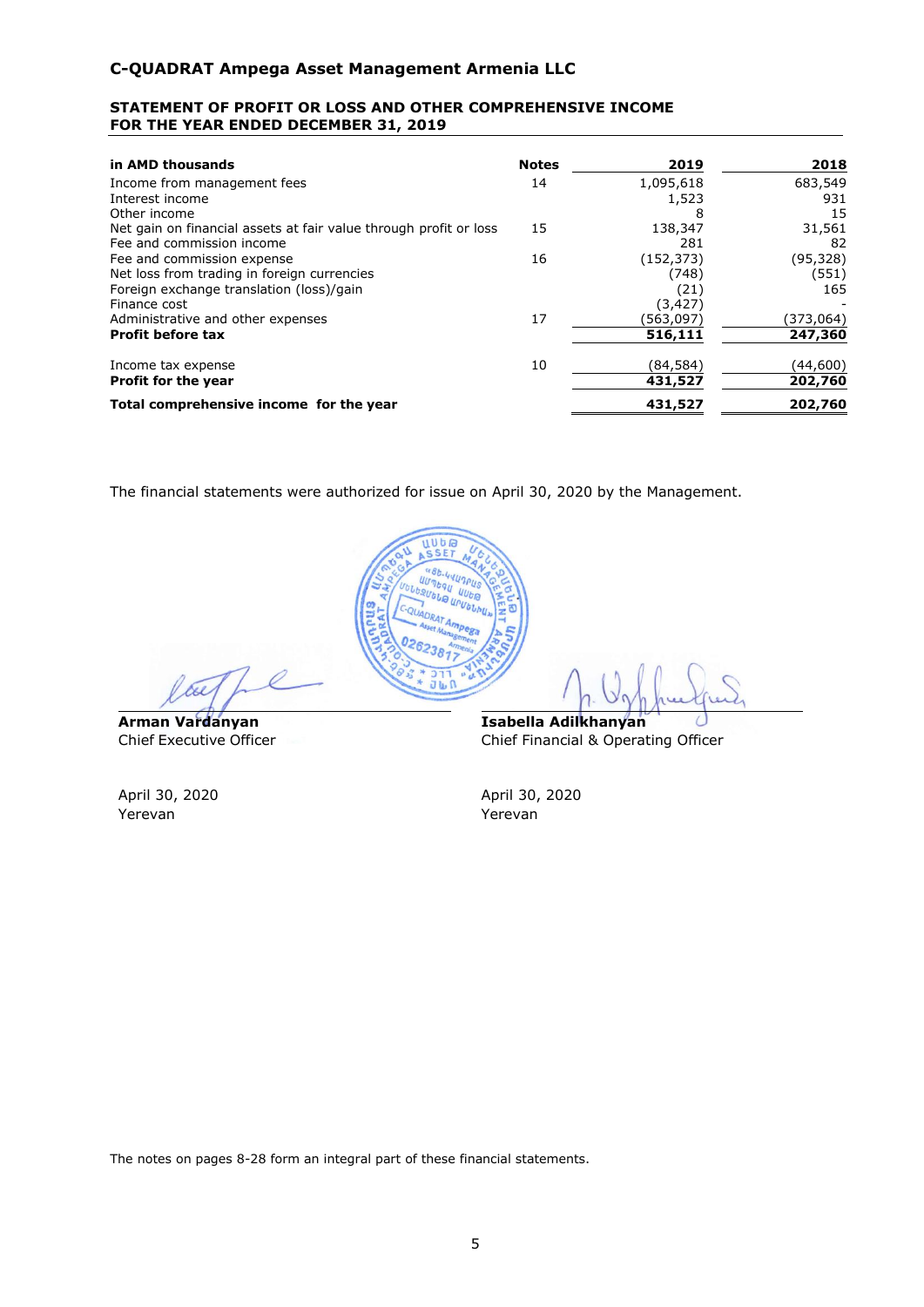# <span id="page-7-0"></span>**STATEMENT OF CHANGES IN EQUITY FOR THE YEAR ENDED DECEMBER 31, 2019**

| in AMD thousands                        | <b>Notes</b> | <b>Share Capital</b> | Retained<br>earnings/(loss) | <b>Total</b><br><b>Shareholders</b><br>equity |
|-----------------------------------------|--------------|----------------------|-----------------------------|-----------------------------------------------|
| <b>Balance at 31 December 2017</b>      |              | 650,000              | 13,059                      | 663,059                                       |
| Total comprehensive income for the year |              |                      | 202,760                     | 202,760                                       |
| <b>Balance at 31 December 2018</b>      | 12           | 650,000              | 215,819                     | 865,819                                       |
| Total comprehensive income for the year |              |                      | 431,527                     | 431,527                                       |
| <b>Balance at 31 December 2019</b>      | 12           | 650,000              | 647,346                     | 1,297,346                                     |

The financial statements were authorized for issue on April 30, 2020 by the Management.

<span id="page-7-1"></span>

**Arman Vardanyan** Chief Executive Officer

April 30, 2020 Yerevan

**Isabella Adilkhanyan** Chief Financial & Operating Officer

April 30, 2020 Yerevan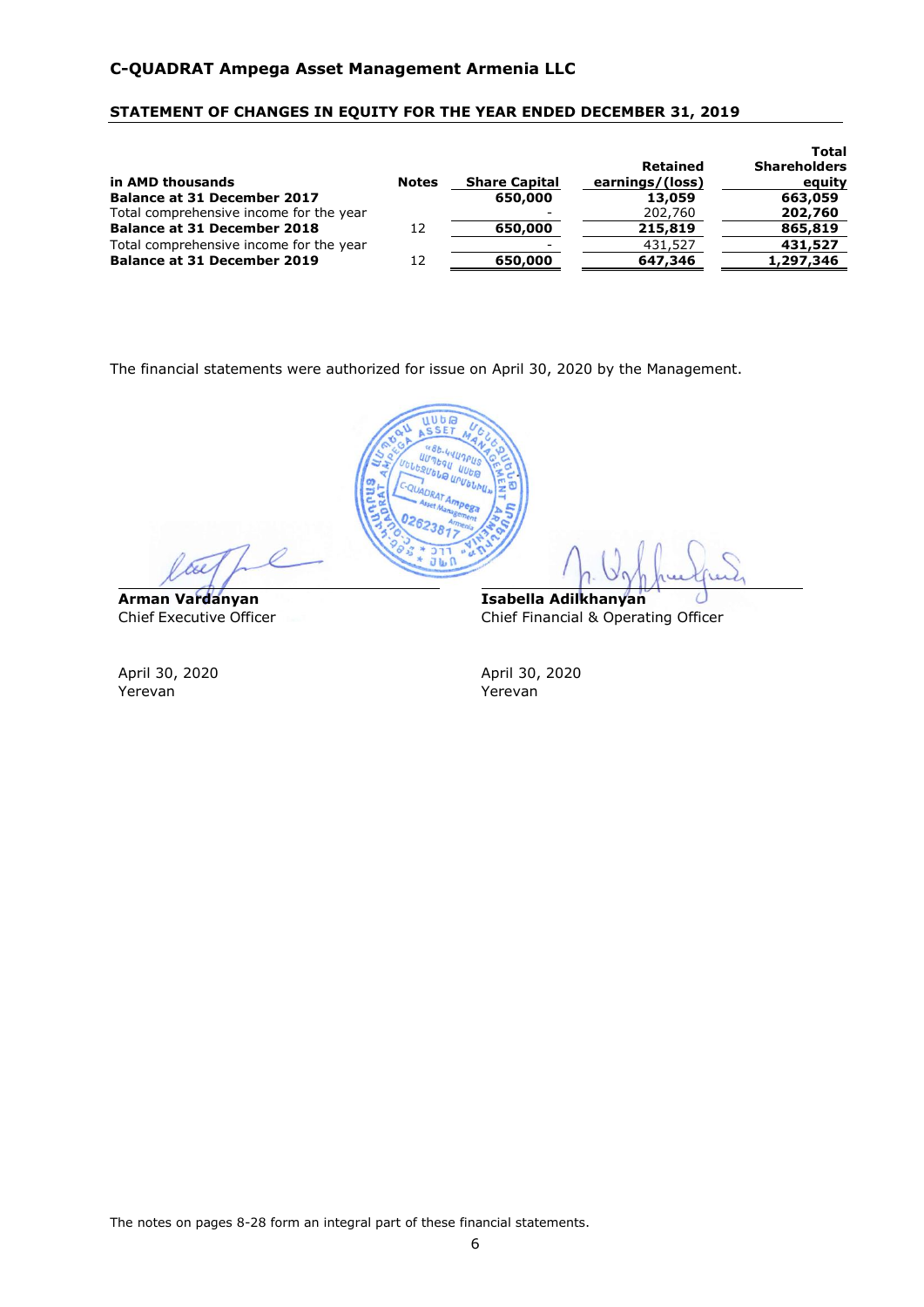### <span id="page-8-1"></span><span id="page-8-0"></span>**STATEMENT OF CASH FLOWS FOR THE YEAR ENDED DECEMBER 31, 2019**

| in AMD thousands                                                     | <b>Notes</b> | 2019       | 2018       |
|----------------------------------------------------------------------|--------------|------------|------------|
| Cash flows from operating activities                                 |              |            |            |
| Management fees received                                             |              | 1,050,653  | 664,163    |
| Interest received                                                    |              | 1,523      | 931        |
| Salaries and related expenses paid                                   |              | (169, 581) | (123, 214) |
| Commission expenses paid                                             |              | (143,132)  | (90, 548)  |
| Operations with foreign currencies                                   |              | (743)      | (551)      |
| Prepayments, operating and administrative expenses paid              |              | (305, 082) | (235, 744) |
| Income taxes paid                                                    |              | (82, 384)  | (380)      |
| Net cash from operating activities                                   |              | 351,254    | 214,657    |
| Cash flows from investing activities                                 |              |            |            |
| Investments in financial assets at fair value through profit or loss |              | (264,000)  | (211,000)  |
| Purchase of property and equipment                                   | 8            | (34, 216)  | (21, 252)  |
| Prepayments to acquire non-current assets                            |              |            | (954)      |
| Net cash used in investing activities                                |              | (298,216)  | (233,206)  |
| Cash flows from financing activities                                 |              |            |            |
| Lease liability                                                      | 23           | (24, 167)  |            |
| Net cash used in financing activities                                |              | (24,167)   |            |
| Net increase/(decrease) in cash and cash equivalents                 |              | 28,871     | (18,549)   |
| Cash and cash equivalents at beginning of the year                   |              | 4,823      | 23,304     |
| Effect of exchange rate fluctuations on cash and cash equivalents    |              | (69)       | 68         |
| Cash and cash equivalents at end of the year                         | 6            | 33,625     | 4,823      |
|                                                                      |              |            |            |

The financial statements were authorized for issue on April 30, 2020 by the Management.



**Arman Vardanyan** Chief Executive Officer

bx

April 30, 2020 Yerevan

**Isabella Adilkhanyan** Chief Financial & Operating Officer

April 30, 2020 Yerevan

The notes on pages 8-28 form an integral part of these financial statements.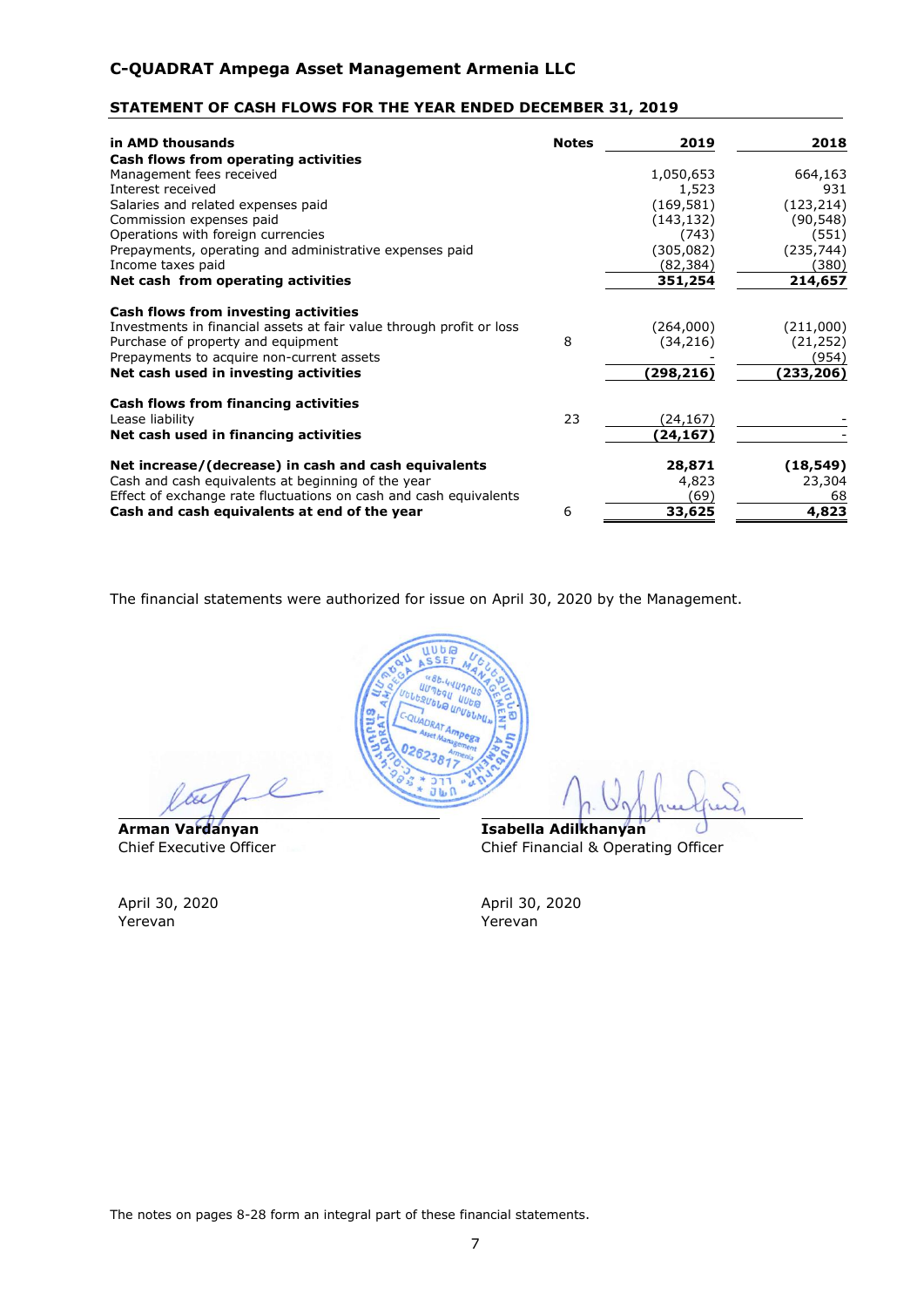### **Notes to Financial Statements for the Year Ended December 31, 2019**  *(In thousands of Armenian Drams unless otherwise stated)*

### <span id="page-9-0"></span>**1. REPORTING ENTITY**

C-QUADRAT Ampega Asset Management Armenia LLC ("Company") was established on November 29, 2013 under the laws of the Republic of Armenia. The Company is registered in the Central Bank of the Republic of Armenia as Investment funds manager and was given License N3. The Company's registered office is 37 Hanrapetutyan Street, Yerevan, Republic of Armenia.

Regulating bodies of "C-QUADRAT Ampega Asset Management Armenia" LLC are Shareholders' General Assembly, Supervisory Board and Chief Executive Officer Arman Vardanyan. As at December 31, 2019 the company had 9 employees (2018: 8 employees).

The Company conducts investment and pension funds' management activities based on the RA legislation and CBA license.

The management's remuneration is assigned by the decision of the corresponding governing body. The Company has a Board which conducts the overall governance of the company's operations, except for questions that are the sole responsibility of the General Meeting of Shareholders' according to RA law on Limited Liability Companies.

The shareholders of the Company are "C-QUADRAT Investment AG" (74.9%), office located at Stubenring 2, 1070 Vienna, Austria, (registration number FN 55148a), and "Talanx Asset Management" GmbH (25.1%), registered in Charles de Gaulle Platz 1, Germany 50679, Köln, (registration number HRB 61047). More information disclosed in Note 12.

The shares of "C-QUADRAT Investment AG" belong to Cubic (London) Limited (United Kingdom) (100,00%). Shares of Cubic (London) Limited (United Kingdom) belong to MVJ GmbH & Co KG (74.9 %) and other four minor shareholders. The ultimate controlling parties of the Company which has more than 20% effective shareholding is San Gabriel Privatstiftung (40%) and Cristobal Mendez de Vigo zu Loewenstein (40%).

The Company is a fund manager and operates the following mandatory pension and investment funds:

- C-QUADRAT Ampega Fixed Income Pension Fund
- C-QUADRAT Ampega Conservative Pension Fund
- C-QUADRAT Ampega Balanced Pension Fund
- CQ Armenia Growth Investment Fund

### **Regulatory environment**

Central Bank of Armenia oversees the conduct of the Company's business in many ways, and may perform regular examinations to monitor compliance with applicable statutes, regulations and rules. These statutes, regulations and rules cover all aspects of the business, including sales and marketing activities, trading practices, treatment of customer assets, continuing education requirements for employees, anti-money laundering practices, know your client policies, recordkeeping and reporting, and supervision regarding the conduct of directors, officers and employees.

### **Armenian business environment**

The Company's operations are conducted in the Republic of Armenia (RA). Consequently, the Company and its assets are exposed to the economic and financial markets of the Armenian Republic which display characteristics of an emerging market. The legal, currency, tax and regulatory frameworks continue development and are subject to varying interpretations and frequent changes which together with other legal and fiscal impediments contribute to the challenges faced by entities operating in the Republic of Armenia.

As has happened in the past, actual or perceived financial problems or an increase in the perceived risks associated with investing in emerging economies could adversely affect the investment climate in Armenia and its economy in general. The Company's assets can be adversely affected by the general environment – economic, corporate, securities market, regulatory, and geopolitical developments all play a role in asset valuations, trading activity, interest rates and overall investor engagement, and are outside of the Company's control.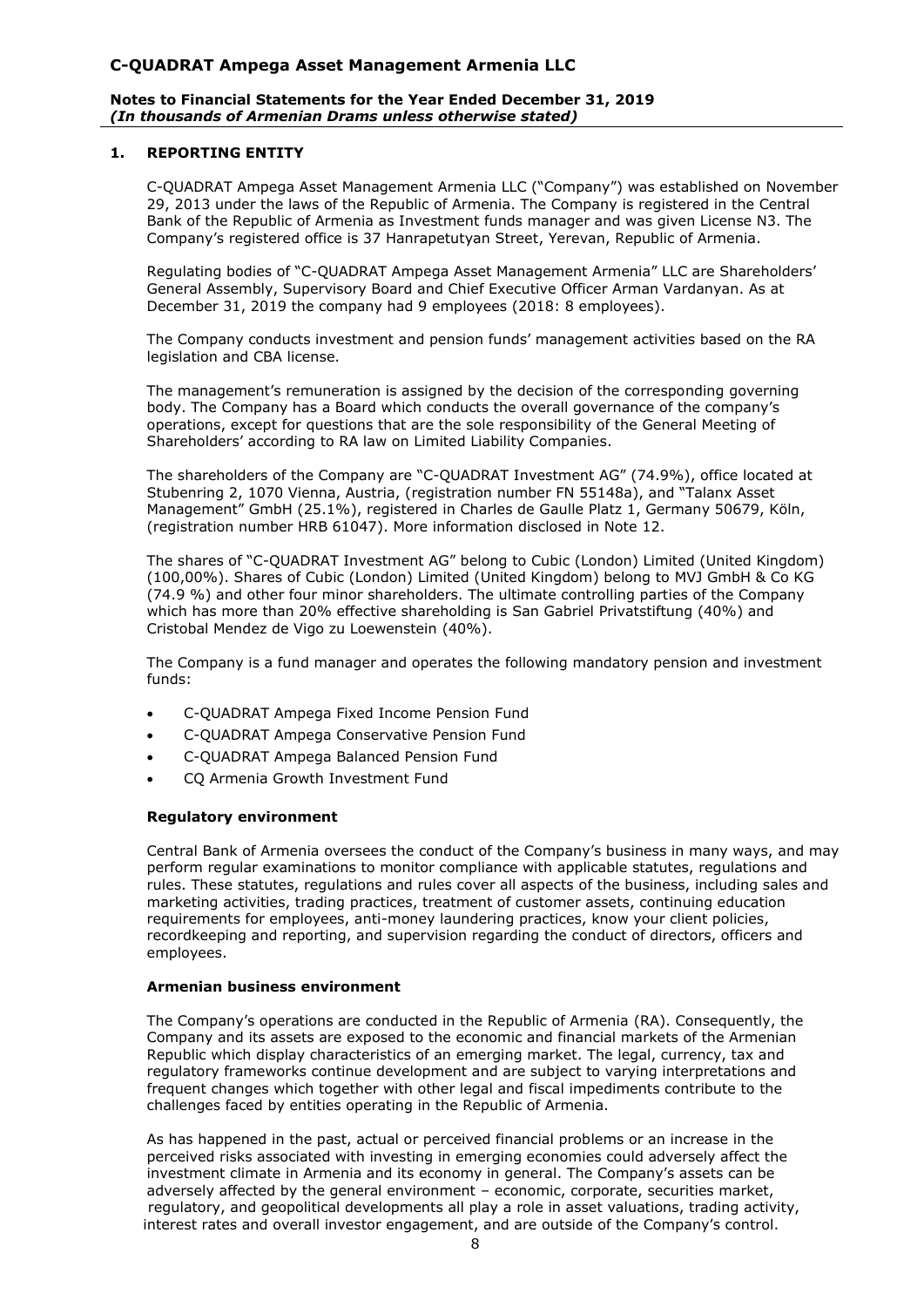### **Notes to Financial Statements for the Year Ended December 31, 2019 (continued)** *(In thousands of Armenian Drams unless otherwise stated)*

Deterioration in credit markets, reductions in short-term interest rates, and decreases in securities valuations negatively impact the equity of the Company.

The future economic direction of Armenia is heavily influenced by the fiscal and monetary policies adopted by the government, together with developments in the legal, regulatory, and political environment. Management is unable to predict all developments which could have an impact on the financial sector and wider economy and consequently what effect, if any, they could have on the future earnings of the Company. Management believes it is taking all the necessary measures to support the sustainability and development of the Company. The accompanying financial statements reflect management's estimates of the potential effect of the current operating and business environment on the results and financial position. The future business environment may differ from management's estimates.

As investment manager the Company is also subject to regulatory requirements relating to fiduciary duties to clients, performance fees, maintaining an effective compliance program, solicitation arrangements, conflicts of interest, advertising, limitations on agency cross and principal transactions between the advisor and advisory clients, recordkeeping and reporting requirements, disclosure requirements and general anti-fraud provisions.

Financial institutions generally must have anti-money laundering procedures in place, implement specialized employee training programs and designate an anti-money laundering compliance officer. Further, regulatory activity in the areas of privacy and data protection continues to grow worldwide and is generally being driven by the growth of technology and related concerns about the rapid and widespread dissemination and use of information. To the extent they are applicable to the Company, it must comply with these global, federal, and local information-related laws and regulations. Management has established policies, procedures and systems designed to comply with these regulations.

### <span id="page-10-0"></span>**2. STATEMENT OF COMPLIANCE**

These financial statements have been prepared in accordance with International Financial Reporting Standards ("IFRS").

These financial statements have been prepared assuming that the Company is a going concern and will continue in operation for the foreseeable future.

These financial statements are presented in Armenian Drams ("AMD"), unless otherwise indicated.

### <span id="page-10-1"></span>**3. APPLICATION OF NEW AND REVISED INTERNATIONAL FINANCIAL REPORTING STANDARDS (IFRSs)**

### **New and amended IFRS Standards that are effective for the current year**

The impact of the application of the new and revised IFRS Standards below is for illustrative purposes only. Entities should analyze the impact of these new or revised IFRS Standards on their financial statements based on their specific facts and circumstances and make appropriate disclosures.

### *IFRS 16 Leases*

*General impact of application of IFRS 16 Leases:* In the current year, the Company has applied IFRS 16 (as issued by the IASB in January 2016) that is effective for annual periods that begin on or after 1 January 2019.

IFRS 16 introduces new or amended requirements with respect to lease accounting. It introduces significant changes to lessee accounting by removing the distinction between operating and finance lease and requiring the recognition of a right-of-use asset and a lease liability at commencement for all leases, except for short-term leases and leases of low value assets. In contrast to lessee accounting, the requirements for lessor accounting have remained largely unchanged.

The date of initial application of IFRS 16 for the Company is 1 January 2019.

The Company has applied IFRS 16 using the modified retrospective approach, with the cumulative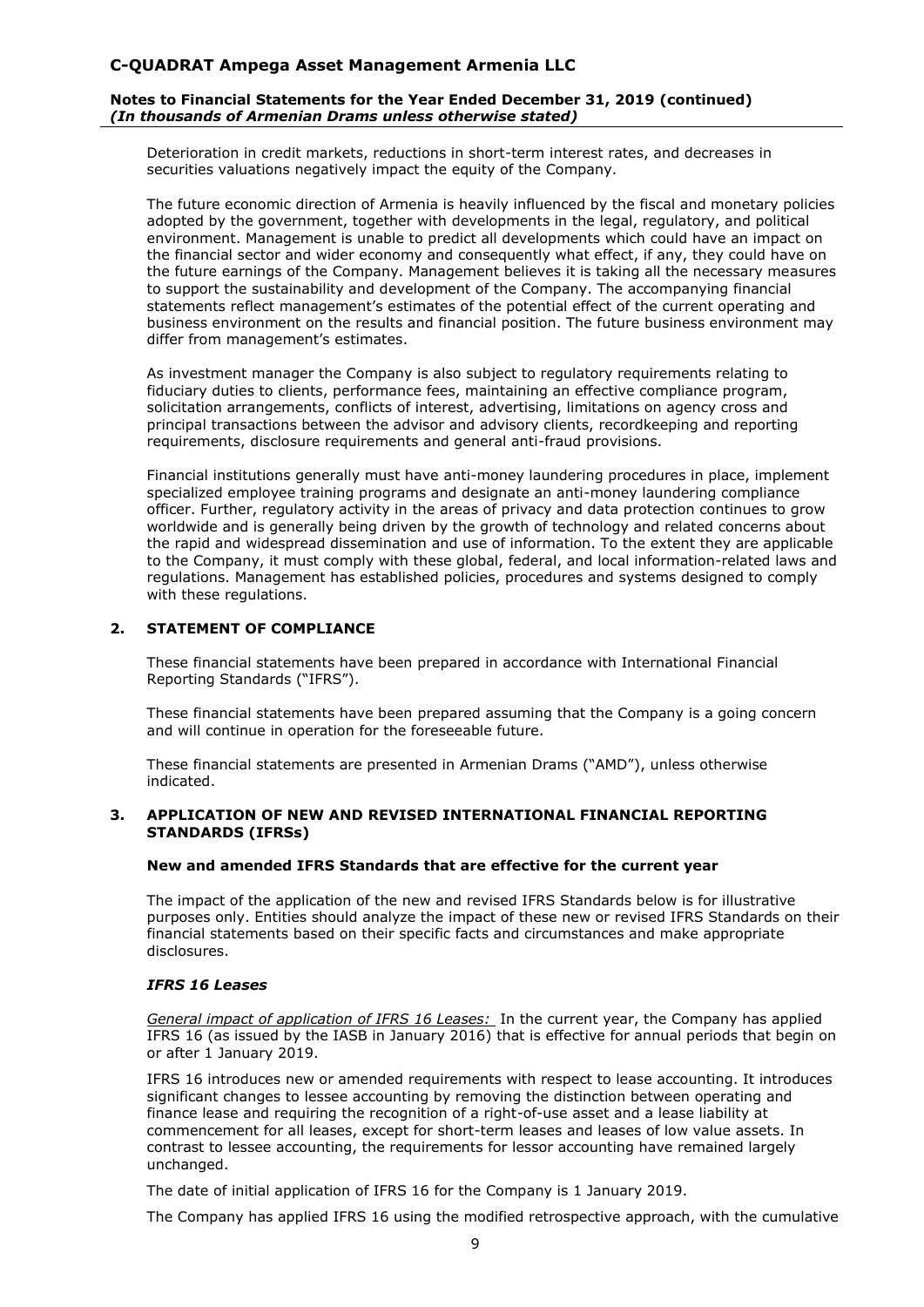### **Notes to Financial Statements for the Year Ended December 31, 2019 (continued)** *(In thousands of Armenian Drams unless otherwise stated)*

effect of adopting IFRS 16 being recognized in equity as an adjustment to the opening balance of retained earnings for the current period. Prior periods have not been restated.

*Impact of the new definition of a lease:* The Company made use of the practical expedient available on transition to IFRS 16 not to reassess whether a contract is or contains a lease. Accordingly, the definition of a lease in accordance with IAS 17 and IFRIC 4 will continue to apply to those leases entered or modified before January 1, 2019.

The change in definition of a lease mainly relates to the concept of control. IFRS 16 distinguishes between leases and service contracts on the basis of whether the use of an identified asset is controlled by the customer. Control is considered to exist if the customer has:

- The right to obtain substantially all of the economic benefits from the use of an identified asset; and
- The right to direct the use of that asset.

The Company applies IFRS 16 initially on January 1, 2019, using a modified retrospective approach. Therefore, the cumulative effect of adopting IFRS 16 is recognised as an adjustment to the opening balance of retained earnings at January 1, 2019, with no restatement of comparative information.

*Impact on Lessee Accounting:* IFRS 16 changes how the Company accounts for leases previously classified as operating leases under IAS 17, which were off balance sheet.

Applying IFRS 16, for all leases (except as noted below), the Company:

(a) Recognises right-of-use assets and lease liabilities in the statement of financial position, initially measured at the present value of the future lease payments;

(b) Recognises depreciation of right-of-use assets and interest on lease liabilities in profit or loss;

(c) Separates the total amount of cash paid into a principal portion (presented within financing activities) and interest (presented within financing activities) in the statement of cash flows.

Lease incentives (e.g. rent-free period) are recognised as part of the measurement of the rightof-use assets and lease liabilities whereas under IAS 17 they resulted in the recognition of a lease incentive, amortised as a reduction of rental expenses generally on a straight-line basis.

Under IFRS 16, right-of-use assets are tested for impairment in accordance with IAS 36.

For short-term leases (lease term of 12 months or less) and leases of low-value assets (such as tablet and personal computers, small items of office furniture and telephones), the Company has opted to recognise a lease expense on a straight-line basis as permitted by IFRS 16. This expense is presented within 'other general and administrative expenses' in profit or loss.

*Financial impact of the initial application of IFRS 16:* The weighted average lessee's incremental borrowing rate applied to lease liabilities recognised in the statement of financial position on 1 January 2019 is 10.0%.

## **IFRIC 22 Foreign Currency Transactions and Advance Consideration**

IFRIC 22 addresses how to determine the 'date of transaction' for the purpose of determining the exchange rate to use on initial recognition of an asset, expense or income, when consideration for that item has been paid or received in advance in a foreign currency which resulted in the recognition of a non-monetary asset or non-monetary liability (e.g. a non-refundable deposit or deferred revenue).

The Interpretation specifies that the date of transaction is the date on which the entity initially recognizes the non-monetary asset or non-monetary liability arising from the payment or receipt of advance consideration. If there are multiple payments or receipts in advance, the Interpretation requires an entity to determine the date of transaction for each payment or receipt of advance consideration.

### **New and revised IFRS Standards in issue but not yet effective**

At the date of authorization of these financial statements, The Company has not applied the following new and revised IFRS Standards that have been issued but are not yet effective: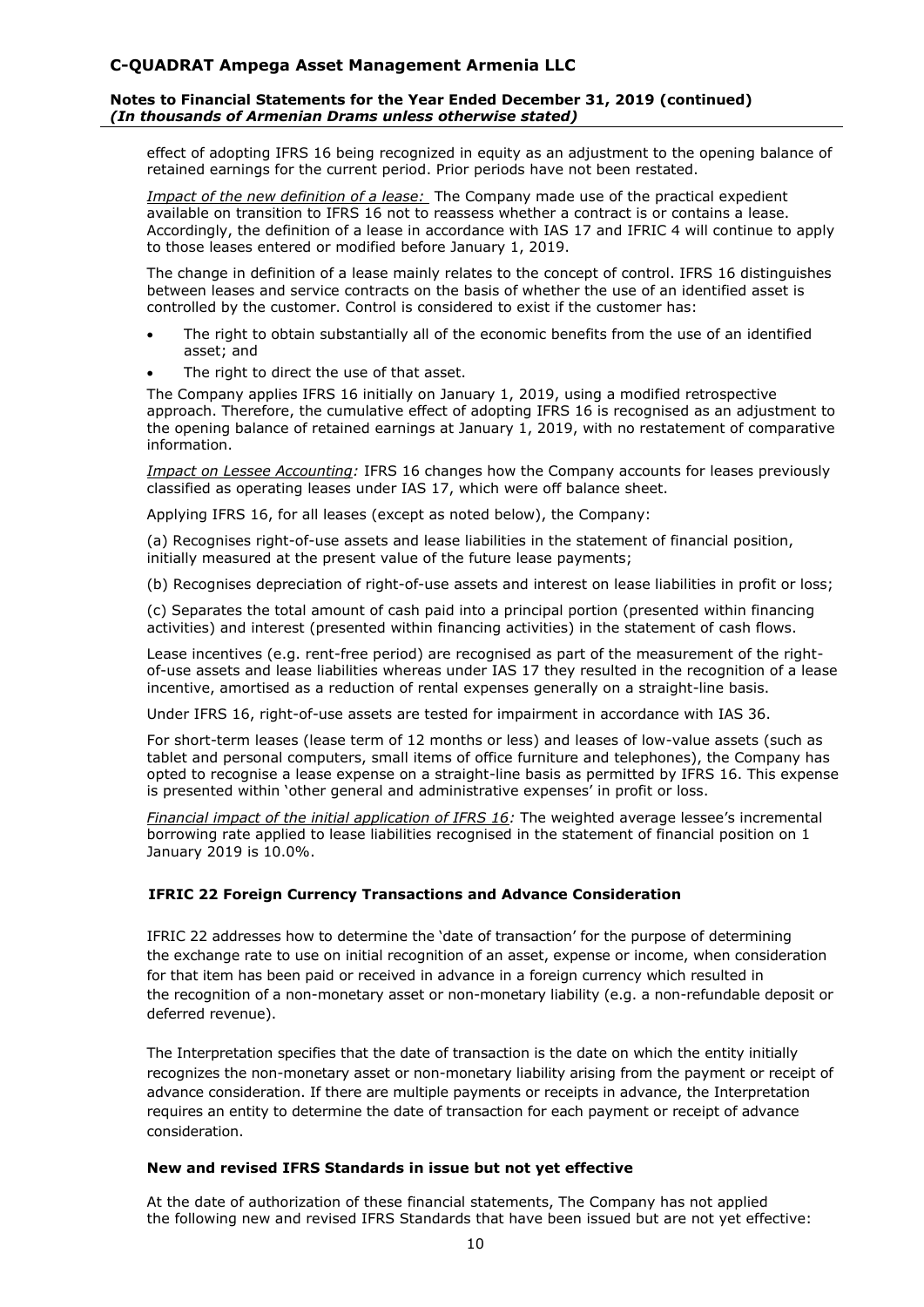### **Notes to Financial Statements for the Year Ended December 31, 2019 (continued)** *(In thousands of Armenian Drams unless otherwise stated)*

**Amendments to IAS 1 and IAS 8 Definition to Material.** The amendments are intended to make the definition of material in IAS 1 easier to understand and are not intended to alter the underlying concept of materiality in IFRS Standards. The concept of 'obscuring' material information with immaterial information has been included as part of the new definition. The threshold for materiality influencing users has been changed from 'could influence' to 'could reasonably be expected to influence'. The definition of material in IAS 8 has been replaced by a reference to the definition of material in IAS 1. In addition, the IASB amended other Standards and the Conceptual Framework that contain a definition of material or refer to the term 'material' to ensure consistency. The amendments are applied prospectively for annual periods beginning on or after 1 January 2020, with earlier application permitted. Management does not estimate that the application of this standard will have a material impact on the financial statements.

### <span id="page-12-0"></span>**4. SIGNIFICANT ACCOUNTING POLICIES**

### **4.1 Basis of preparation**

These financial statements have been prepared on the historical cost basis except for financial instruments that are measured at fair values at the end of each reporting period, as explained in the accounting policies below.

Historical cost is generally based on the fair value of the consideration given in exchange for goods and services.

Fair value is the price that would be received to sell an asset or paid to transfer a liability in an orderly transaction between market participants at the measurement date, regardless of whether that price is directly observable or estimated using another valuation technique. In estimating the fair value of an asset or a liability, the Company takes into account the characteristics of the asset or liability if market participants would take those characteristics into account when pricing the asset or liability at the measurement date. Fair value for measurement and/or disclosure purposes in these financial statements is determined on such a basis, except for leasing transactions that are within the scope of IAS 17, and measurements that have some similarities to fair value but are not fair value, such as value in use for IAS 36.

In addition, for financial reporting purposes, fair value measurements are categorized into Level 1, 2 or 3 based on the degree to which the inputs to the fair value measurements are observable and the significance of the inputs to the fair value measurement in its entirety, which are described as follows:

- Level 1 inputs are quoted prices (unadjusted) in active markets for identical assets or liabilities that the entity can access at the measurement date;
- Level 2 inputs are inputs, other than quoted prices included within Level 1, that are observable for the asset or liability, either directly or indirectly; and
- Level 3 inputs are unobservable inputs for the asset or liability.

The Company maintains its accounting records in accordance with the law of Armenia. These financial statements have been prepared from the statutory accounting records and have been adjusted to conform to IFRS.

### **Functional and presentation currency**

Items included in the financial statements are measured using the currency of the primary economic environment in which the Company operates (the functional currency). Armenian dram is the currency of the Republic of Armenia and the Company's functional and presentation currency. All financial information is presented rounded to the nearest thousands of dram, except when otherwise indicated.

## **Offsetting**

Financial assets and liabilities are offset and the net amount presented in the statement of financial position only when there is a legal enforceable right to offset the recognized amounts and there is an intention to settle on a net basis, or to realize the assets and settle the liability simultaneously. Income and expense is not offset in the statement of profit or loss unless required or permitted by any accounting standard or interpretation, and as specifically disclosed in the accounting policies of the Company.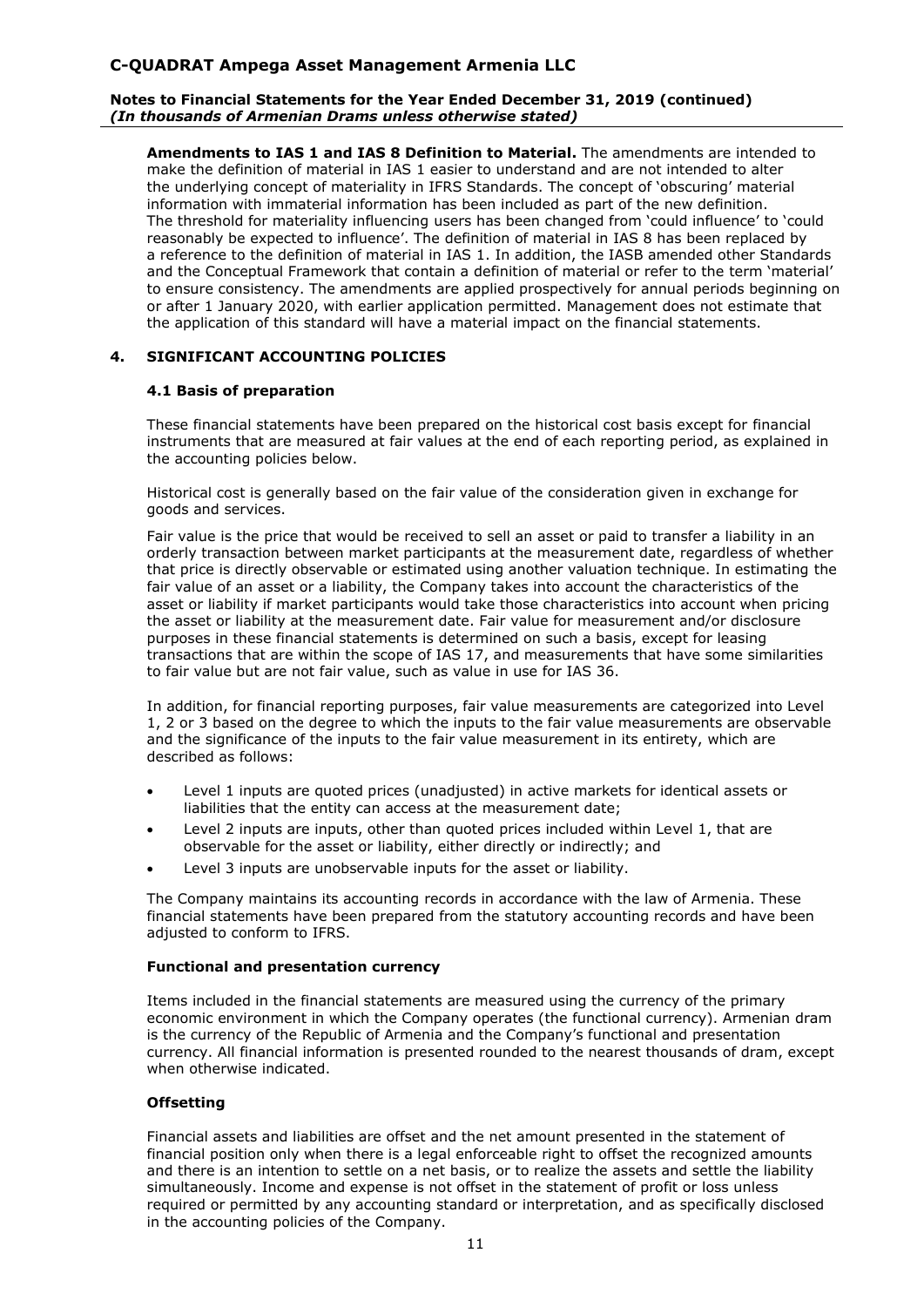### **Notes to Financial Statements for the Year Ended December 31, 2019 (continued)** *(In thousands of Armenian Drams unless otherwise stated)*

The principal accounting policies are set out below.

### **4.2 Revenue recognition**

#### **Interest income**

Interest income from a financial asset is recognized when it is probable that the economic benefits will flow to the Company and the amount of income can be measured reliably. Interest income and expense are recognized on an accrual basis using the effective interest method. The effective interest method is a method of calculating the amortized cost of a financial asset or a financial liability (or group of financial assets or financial liabilities) and of allocating the interest income or interest expense over the relevant period.

The effective interest rate is the rate that exactly discounts estimated future cash receipts (including all fees on points paid or received that form an integral part of the effective interest rate, transaction costs and other premiums or discounts) through the expected life of the debt instrument, or (where appropriate) a shorter period, to the net carrying amount on initial recognition.

Once a financial asset or a group of similar financial assets has been written down (partly written down) as a result of an impairment loss, interest income is thereafter recognized using the rate of interest used to discount the future cash flows for the purpose of measuring the impairment loss.

Interest income and expense, except for interest on non-derivative financial assets and liabilities at fair value through P/L, are recognized in the statement of profit or loss as interest income or interest expense respectively.

Interest earned on assets at fair value is classified within interest income.

#### **Asset management activities**

Portfolio and other management fees are recognized based on the service agreements, as a rule proportionally to time. Asset management fees related to investment foundations are accounted proportionally throughout the time of service provision.

Assets' management and administration fees relate to fiduciary operation payments, in case of which the company keeps or in the name of its customers invests assets and provides other asset-based services. Those payments are based on daily balances of customer assets invested in those funds. The company also earns asset management fees from suggesting consulting solutions including consulting and accounts management services. The fair value of customer assets included in the fund are based on market prices and other observable market conditions.

Asset management fees are based upon daily balances of net asset value of the funds under the Company's management.

Assets under management and under custody of the Company are not assets of the Company and therefore are not recognized in the statement of financial position. The Company is not exposed to any credit risk relating to such placements, as it does not guarantee these investments.

### **Income from investments at fair value through profit or loss**

The Company has investments in the units of the funds, including in funds under its management. The units are recognized at either quoted prices in active markets or at net asset value per unit acquired and subsequently measured at fair value through profit or loss. In the statement of profit or loss and other comprehensive income net gain from financial instruments at fair value through profit or loss includes all realized and unrealized fair value changes and foreign exchange differences, but excludes interest and dividend income.

### **4.3 Foreign currency**

Transactions in foreign currencies are translated into the functional currency at the appropriate exchange closing rate at the dates of the transactions. In the absence of exchange closing rates, average daily exchange rate published by Central Bank of RA is used. Monetary assets and liabilities denominated in foreign currencies at the reporting date are retranslated into the functional currency at the exchange rate at that date. Non-monetary assets and liabilities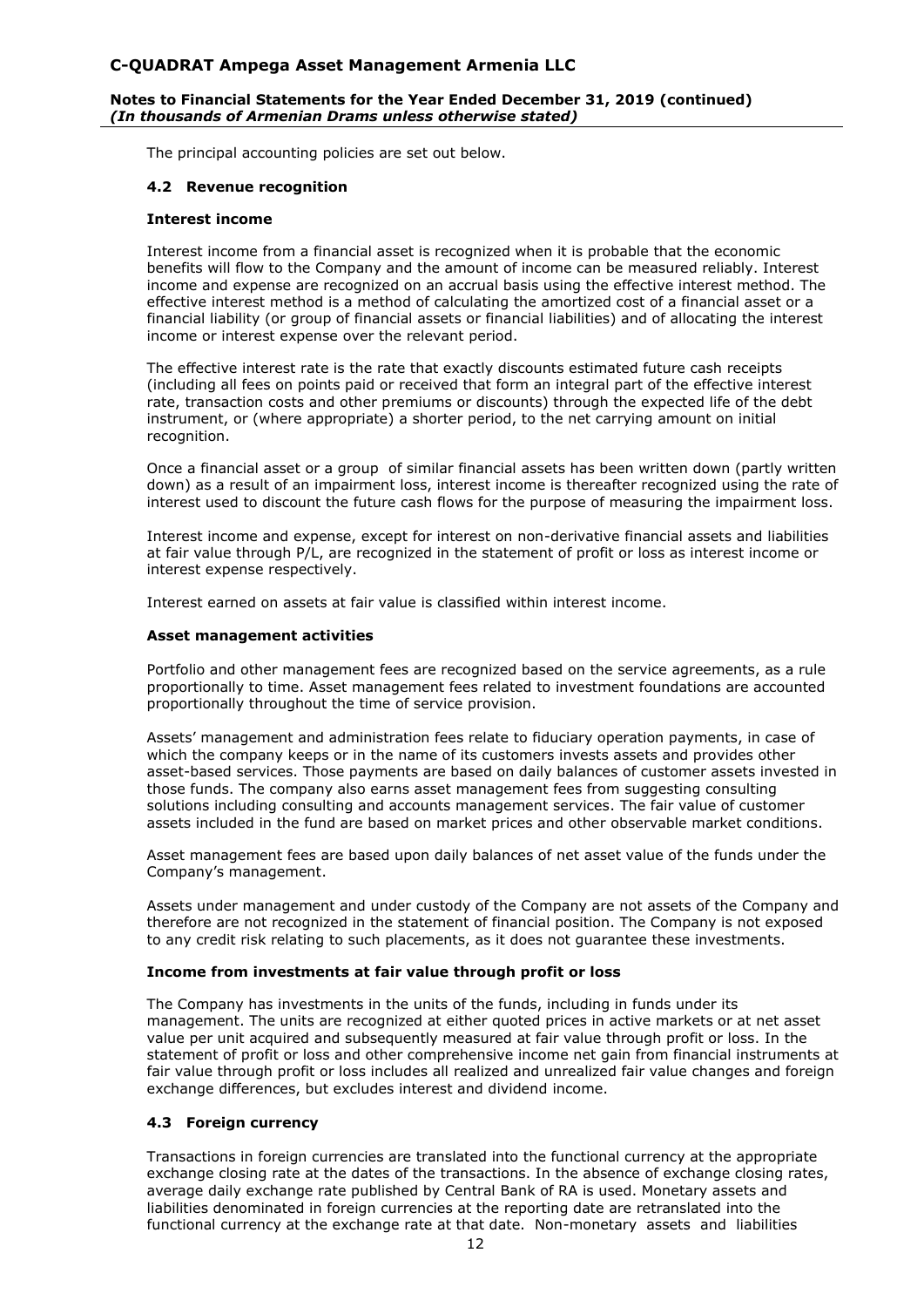### **Notes to Financial Statements for the Year Ended December 31, 2019 (continued)** *(In thousands of Armenian Drams unless otherwise stated)*

denominated in foreign currencies that are measured at fair value are retranslated into the functional currency at the exchange rate at the date that the fair value was determined.

Foreign currency differences arising on retranslation are recognized in profit or loss as net foreign exchange gain (loss), except for those arising on financial instruments at fair value through profit or loss, which are recognized as a component of net gain or loss from financial instruments at fair value through profit or loss.

Below are the relevant exchange rates which were used by the Company for the purpose of these financial statements:

|                 |        | <b>Average Rate</b> |                      | <b>Spot Rate</b>     |
|-----------------|--------|---------------------|----------------------|----------------------|
|                 | 2019   | 2018                | December 31,<br>2019 | December 31,<br>2018 |
| AMD/1 US Dollar | 480.36 | 484.63              | 479.70               | 483.75               |
| AMD/1 Euro      | 537.90 | 551.65              | 537.26               | 553.65               |

**Other financial liabilities.** Other financial liabilities (including depository instruments, deposits by banks and customers, repurchase agreements, debt securities issued, other borrowed funds, subordinated debt and other financial liabilities) are initially measured at fair value, net of transaction costs.

Other financial liabilities are subsequently measured at amortized cost using the effective interest method, with interest expense recognized on an effective yield basis.

The effective interest method is a method of calculating the amortized cost of a financial liability and of allocating interest expense over the relevant period. The effective interest rate is the rate that exactly discounts estimated future cash payments (including all fees and points paid or received that form an integral part of the effective interest rate, transaction costs and other premiums or discounts) through the expected life of the financial liability, or (where appropriate) a shorter period, to the net carrying amount on initial recognition.

**Derecognition of financial liabilities.** The Company derecognizes financial liabilities when, and only when, the Company's obligations are discharged, cancelled or they expire. Where an existing financial liability is replaced by another from the same lender on substantially different terms, or the terms of an existing liability are substantially modified, such an exchange or modification is treated as a derecognition of the original liability and the recognition of a new liability. The difference between the carrying amount of the financial liability derecognized and the consideration paid and payable is recognized in profit and loss.

### **4.5 Cash and cash equivalents**

Cash and bank balances in the statement of financial position comprise cash at banks with a maturity of three months or less. For the purpose of the statement of cash flows, cash and cash equivalents consist of, as defined above, net of outstanding bank overdrafts.

### **4.6 Property and equipment**

Property and equipment are stated at cost less accumulated depreciation and accumulated impairment losses.

Depreciation is recognized so as to write off the cost or valuation of assets less their residual values over their useful lives, using the straight-line method. The estimated useful lives, residual values and depreciation method are reviewed at the end of each reporting period, with the effect of any changes in estimate accounted for on a prospective basis. Depreciation is calculated based on the following annual rates:

| Office equipment   | 5-10 years |
|--------------------|------------|
| Computer equipment | 3-10 years |

Depreciation of leasehold improvements depends on lease contract terms. An item of property and equipment is derecognized upon disposal or when no future economic benefits are expected to arise from the continued use of the asset. Any gain or loss arising on the disposal or retirement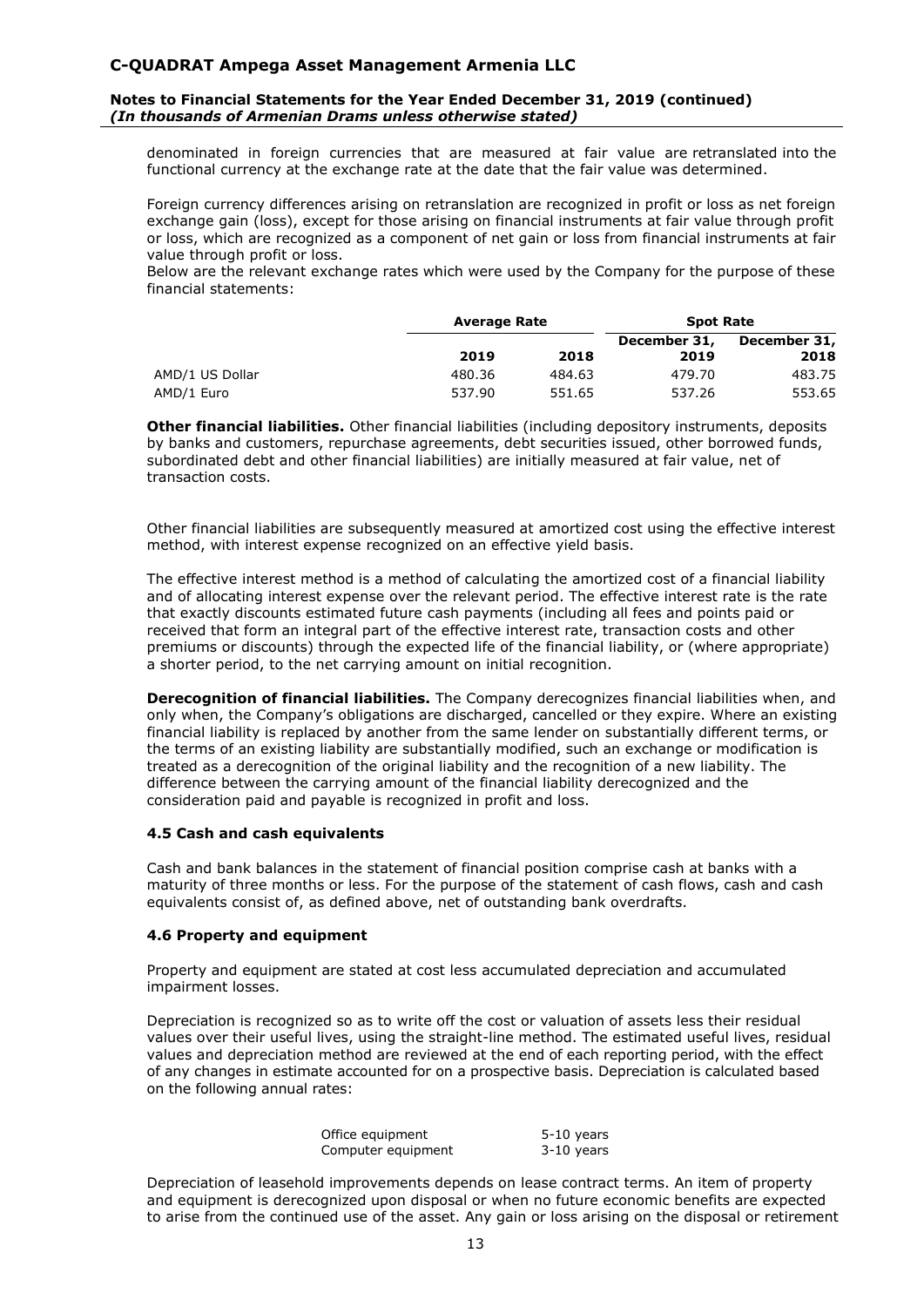### **Notes to Financial Statements for the Year Ended December 31, 2019 (continued)** *(In thousands of Armenian Drams unless otherwise stated)*

of an item of property and equipment is determined as the difference between the sales proceeds and the carrying amount of the asset and is recognized in profit or loss.

### **4.7 Intangible assets**

### *Intangible assets acquired separately*

Intangible assets with finite useful lives that are acquired separately are carried at cost less accumulated amortization and accumulated impairment losses. Amortization is recognized on a straight-line basis over their estimated useful lives. The estimated useful life and amortization method are reviewed at the end of each reporting period, with the effect of any changes in estimate being accounted for on a prospective basis. Intangible assets with indefinite useful lives that are acquired separately are carried at cost less accumulated impairment losses.

An intangible asset is derecognized on disposal, or when no future economic benefits are expected from use or disposal. Gains or losses arising from derecognition of an intangible asset, measured as the difference between the net disposal proceeds and the carrying amount of the asset and, are recognized in profit or loss when the asset is derecognized.

Estimated useful lives of intangible assets is 5 years.

### **4.8 Impairment of non-current assets**

At the end of each reporting period, the Company reviews the carrying amounts of its tangible and intangible assets to determine whether there is any indication that those assets have suffered an impairment loss. If any such indication exists, the recoverable amount of the asset is estimated in order to determine the extent of the impairment loss (if any). When it is not possible to estimate the recoverable amount of an individual asset, the Company estimates the recoverable amount of the cash-generating unit to which the asset belongs. When a reasonable and consistent basis of allocation can be identified, corporate assets are also allocated to individual cash-generating units, or otherwise they are allocated to the smallest group of cashgenerating units for which a reasonable and consistent allocation basis can be identified.

Recoverable amount is the higher of fair value less costs to sell and value in use. In assessing value in use, the estimated future cash flows are discounted to their present value using a pre-tax discount rate that reflects current market assessments of the time value of money and the risks specific to the asset for which the estimates of future cash flows have not been adjusted.

If the recoverable amount of an asset (or cash-generating unit) is estimated to be less than its carrying amount, the carrying amount of the asset (or cash-generating unit) is reduced to its recoverable amount. An impairment loss is recognized immediately in profit or loss, unless the relevant asset is carried at a revalued amount, in which case the impairment loss is treated as a revaluation decrease. When an impairment loss subsequently reverses, the carrying amount of the asset (or a cash-generating unit) is increased to the revised estimate of its recoverable amount, but so that the increased carrying amount does not exceed the carrying amount that would have been determined had no impairment loss been recognized for the asset (or cashgenerating unit) in prior years. A reversal of an impairment loss is recognized immediately in profit or loss, unless the relevant asset is carried at a revalued amount, in which case the reversal of the impairment loss is treated as a revaluation increase.

## **4.9 Taxation**

Income tax expense represents the sum of the tax currently payable and deferred tax.

### *Current tax*

The tax currently payable is based on taxable profit for the year. Taxable profit differs from 'profit before tax' as reported in the statement of profit or loss and other comprehensive income because of items of income or expense that are taxable or deductible in other years and items that are never taxable or deductible. The Company's current tax is calculated using tax rates that have been enacted or substantively enacted by the end of the reporting period.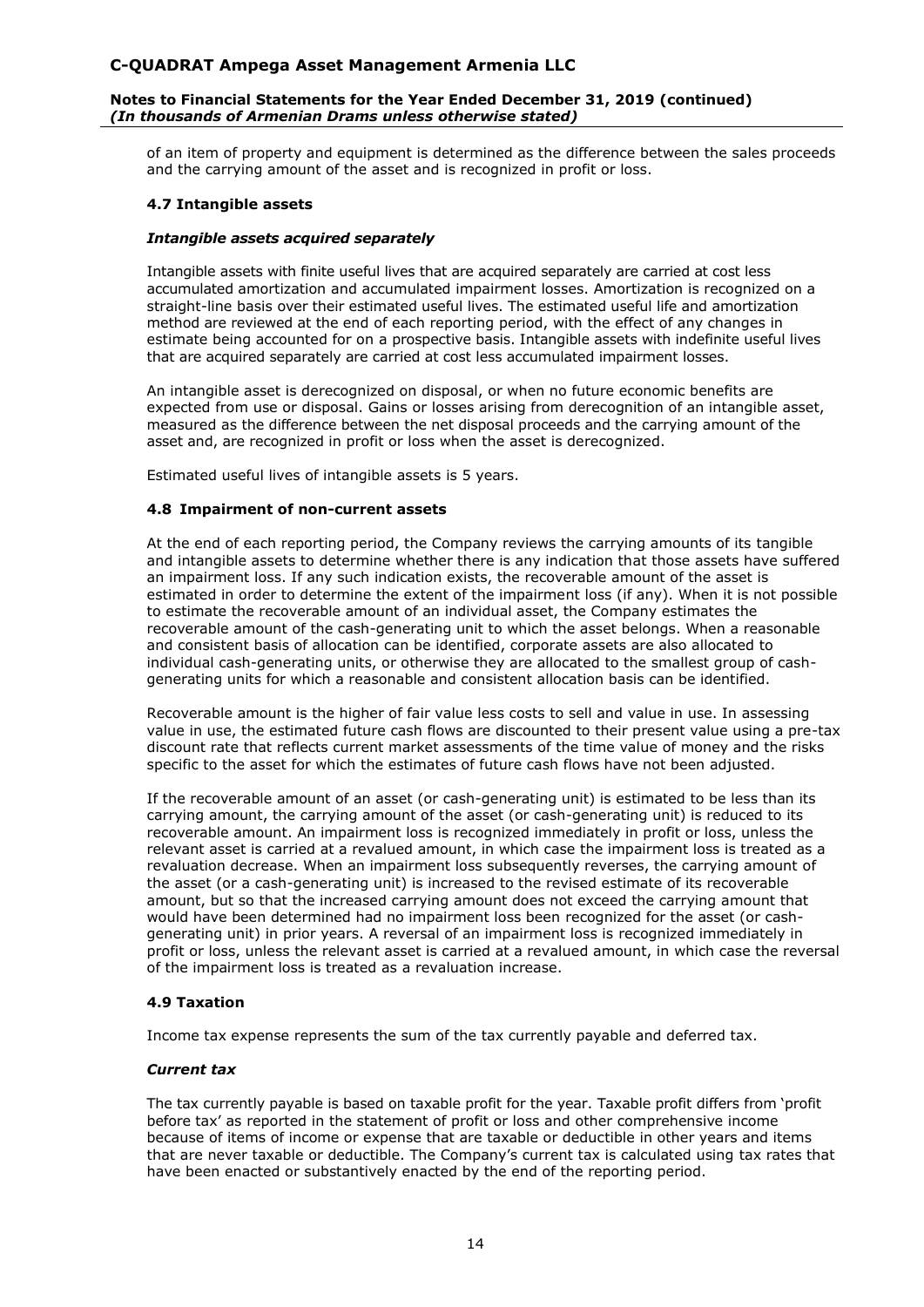### **Notes to Financial Statements for the Year Ended December 31, 2019 (continued)** *(In thousands of Armenian Drams unless otherwise stated)*

### *Deferred tax*

Deferred tax is recognized on temporary differences between the carrying amounts of assets and liabilities in the financial statements and the corresponding tax bases used in the computation of taxable profit. Deferred tax liabilities are generally recognized for all taxable temporary differences. Deferred tax assets are generally recognized for all deductible temporary differences to the extent that it is probable that taxable profits will be available against which those deductible temporary differences can be utilized. Such deferred tax assets and liabilities are not recognized if the temporary difference arises from the initial recognition (other than in a business combination) of assets and liabilities in a transaction that affects neither the taxable profit nor the accounting profit.

The carrying amount of deferred tax assets is reviewed at the end of each reporting period and reduced to the extent that it is no longer probable that sufficient taxable profits will be available to allow all or part of the asset to be recovered.

Deferred tax liabilities and assets are measured at the tax rates that are expected to apply in the period in which the liability is settled or the asset realized, based on tax rates (and tax laws) that have been enacted or substantively enacted by the end of the reporting period.

The measurement of deferred tax liabilities and assets reflects the tax consequences that would follow from the manner in which the Company expects, at the end of the reporting period, to recover or settle the carrying amount of its assets and liabilities.

### *Current and deferred tax for the year*

Current and deferred tax are recognized in profit or loss, except when they relate to items that are recognized in other comprehensive income or directly in equity, in which case, the current and deferred tax are also recognized in other comprehensive income or directly in equity respectively.

### **4.10 Provisions**

Provisions are recognized when the Company has a present obligation (legal or constructive) as a result of a past event, it is probable that the Company will be required to settle the obligation, and a reliable estimate can be made of the amount of the obligation.

The amount recognized as a provision is the best estimate of the consideration required to settle the present obligation at the end of the reporting period, taking into account the risks and uncertainties surrounding the obligation. When a provision is measured using the cash flows estimated to settle the present obligation, its carrying amount is the present value of those cash flows (when the effect of the time value of money is material).

When some or all of the economic benefits required to settle a provision are expected to be recovered from a third party, a receivable is recognized as an asset if it is virtually certain that reimbursement will be received and the amount of the receivable can be measured reliably.

### **4.11. Financial instruments**

Financial assets and financial liabilities are recognized when a Company becomes a party to the contractual provisions of the instrument.

Financial assets and financial liabilities are initially measured at fair value. Transaction costs that are directly attributable to the acquisition or issue of financial assets and financial liabilities (other than financial assets and financial liabilities at fair value through profit or loss) are added to or deducted from the fair value of the financial assets or financial liabilities, as appropriate, on initial recognition. Transaction costs directly attributable to the acquisition of financial assets or financial liabilities at fair value through profit or loss are recognized immediately in profit or loss.

**Effective interest method.** The effective interest method is a method of calculating the amortized cost of a financial instrument and of allocating interest income or expense over the relevant period. The effective interest rate is the rate that exactly discounts estimated future cash receipts or payments (including all fees and amounts paid or received that form an integral part of the effective interest rate, transaction costs and other premiums or discounts) through the expected life of the financial instrument, or, where appropriate, a shorter period, to the net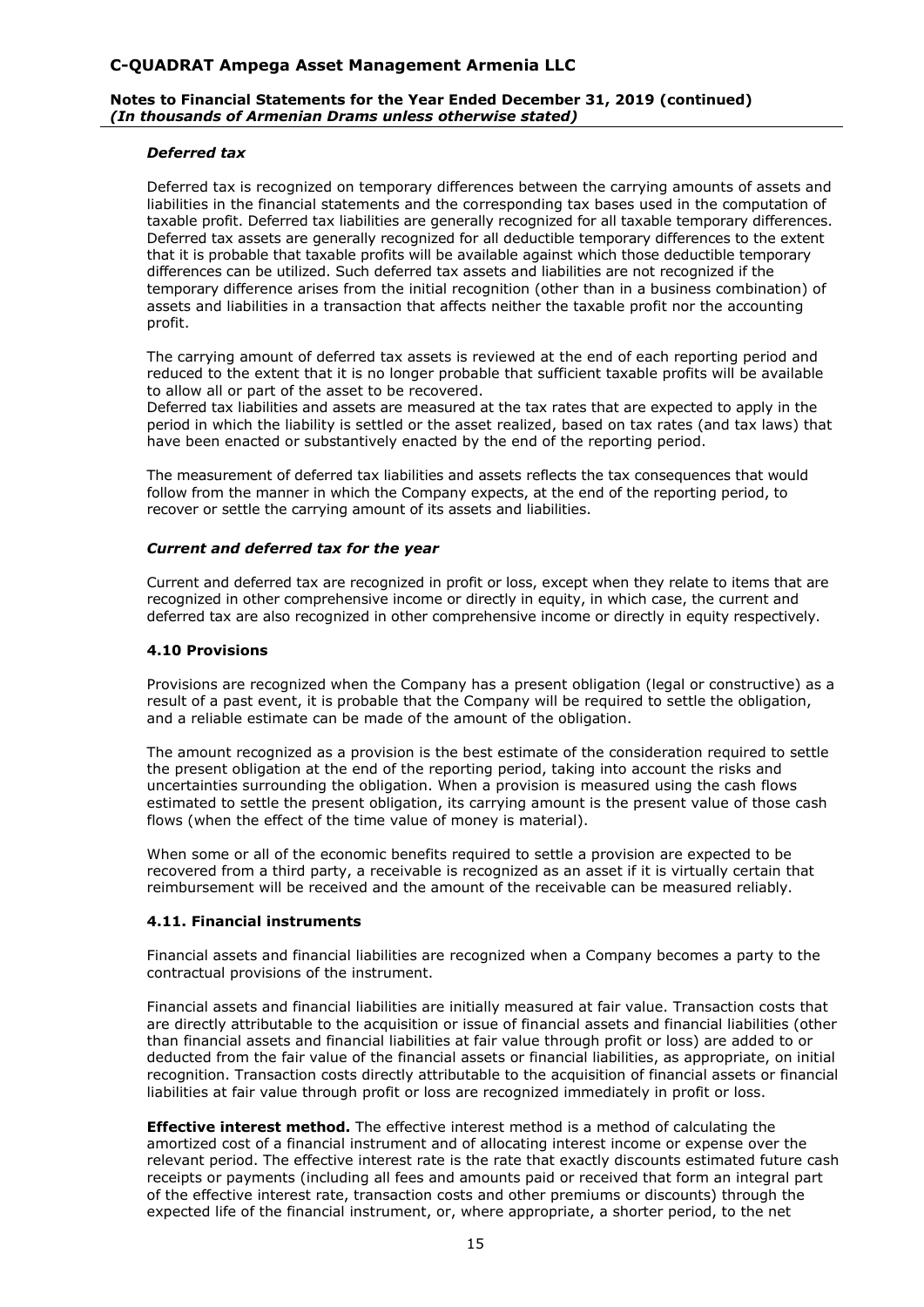### **Notes to Financial Statements for the Year Ended December 31, 2019 (continued)** *(In thousands of Armenian Drams unless otherwise stated)*

carrying amount on initial recognition.

**Fee and commission expense.** Fee and commission expense include fees other than those that are an integral part of EIR (see above).

Fee and commission expenses with regards to services are accounted for as the services are received.

**Financial assets.** All financial assets are recognized and derecognized on a trade date where the purchase or sale of a financial asset is under a contract whose terms require delivery of the financial asset within the timeframe established by the market concerned, and are initially measured at fair value, plus transaction costs.

All recognized financial assets that are within the scope of IFRS 9 are required to be subsequently measured at amortized cost or fair value on the basis of the entity's business model for managing the financial assets and the contractual cash flow characteristics of the financial assets. Specifically:

- Debt instruments that are held within a business model whose objective is to collect the contractual cash flows, and that have contractual cash flows that are solely payments of principal and interest on the principal amount outstanding (SPPI), are subsequently measured at amortized cost;
- Debt instruments that are held within a business model whose objective is both to collect the contractual cash flows and to sell the debt instruments, and that have contractual cash flows that are SPPI, are subsequently measured at FVTOCI;
- All other debt instruments (e.g. debt instruments managed on a fair value basis, or held for sale) and equity investments are subsequently measured at FVTPL.

Financial assets measured at fair value through profit or loss (FVTPL). A financial asset is measured at fair value through profit or loss if:

- Its contractual terms do not give rise to cash flows on specified dates that are solely payments of principal and interest (SPPI) on the principal amount outstanding or
- It is not held within a business model whose objective is either to collect contractual cash flows, or to both collect contractual cash flows and sell or
- At initial recognition, it is irrevocably designated as measured at FVTPL when doing so eliminates or significantly reduces a measurement or recognition inconsistency that would otherwise arise from measuring assets or liabilities or recognising the gains and losses on them on different bases.

The Company considers all relevant information available when making the business model assessment. However, this assessment is not performed on the basis of scenarios that the Company does not reasonably expect to occur, such as so-called 'worst case' or 'stress case' scenarios.

At initial recognition of a financial asset, the Company determines whether newly recognized financial assets are part of an existing business model or whether they reflect the commencement of a new business model.

Impairment. The Company recognizes loss allowances for ECLs on the following financial instruments that are not measured at FVTPL:

- Cash and cash equivalents;
- Trade and other receivables.

ECLs are required to be measured through a loss allowance at an amount equal to:

- 12-month ECL, i.e. lifetime ECL that result from those default events on the financial instrument that are possible within 12 months after the reporting date, (referred to as Stage 1); or
- Full lifetime ECL, i.e. lifetime ECL that result from all possible default events over the life of the financial instrument, (referred to as Stage 2 and Stage 3).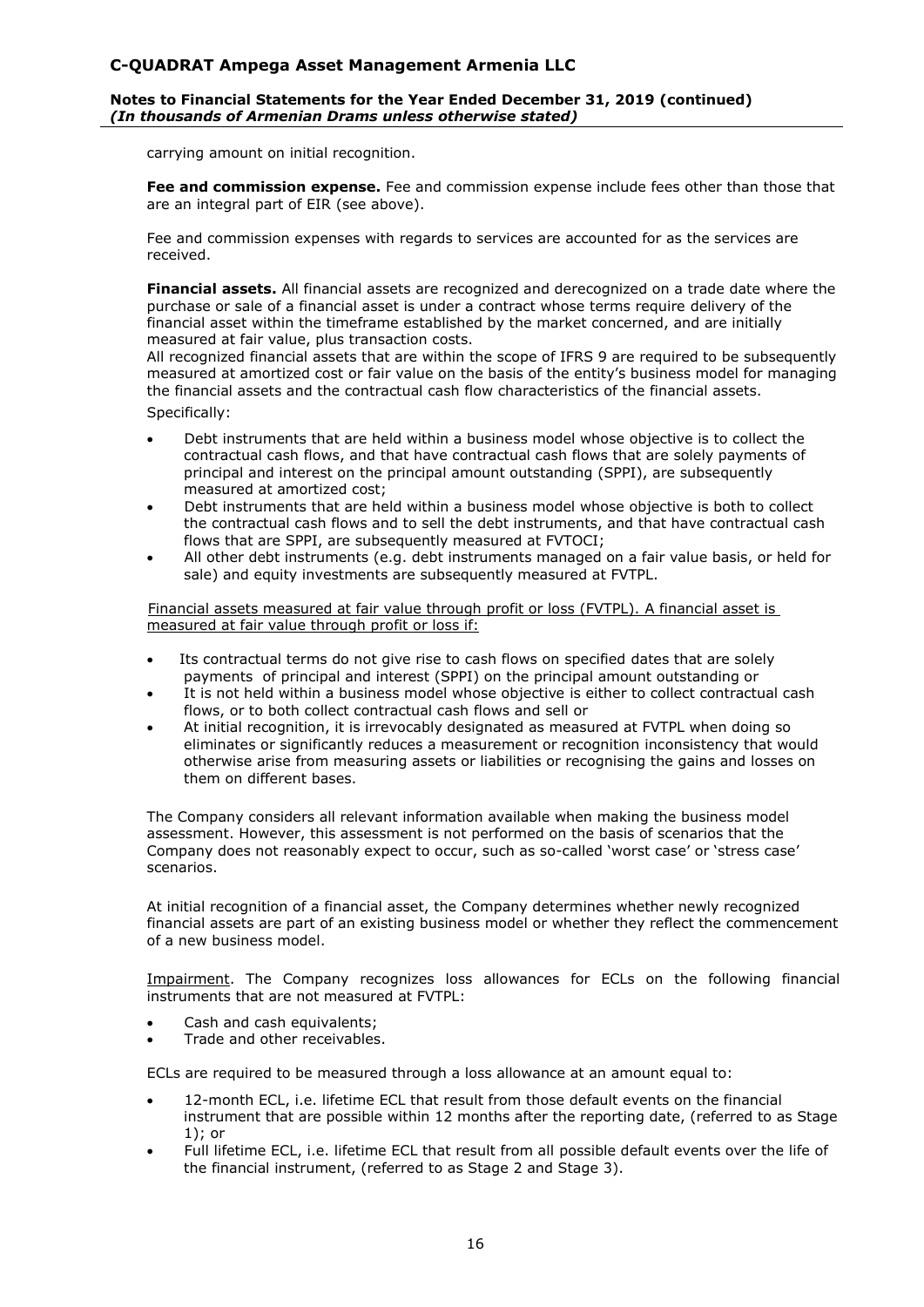### **Notes to Financial Statements for the Year Ended December 31, 2019 (continued)** *(In thousands of Armenian Drams unless otherwise stated)*

A loss allowance for full lifetime ECL is required for a financial instrument if the credit risk on that financial instrument has increased significantly since initial recognition. For all other financial instruments, ECLs are measured at an amount equal to the 12-month ECL.

Financial assets are not material to financial statements and the Company has not estimated ECL on Cash and cash equivalents and Trade and other receivables.

ECLs are a probability-weighted estimate of the present value of credit losses. These are measured as the present value of the difference between the cash flows due to the Company under the contract and the cash flows that the Company expects to receive arising from the weighting of multiple future economic scenarios, discounted at the asset's EIR.

Modification and derecognition of financial assets. A modification of a financial asset occurs when the contractual terms governing the cash flows of a financial asset are renegotiated or otherwise modified between initial recognition and maturity of the financial asset. A modification affects the amount and/or timing of the contractual cash flows either immediately or at a future date.

Presentation of allowance for ECL in the statement of financial position. Loss allowances for ECL are presented in the statement of financial position as a deduction from the gross carrying amount of the assets;

**Financial liabilities.** Financial liabilities are classified as either financial liabilities 'at FVTPL' or 'other financial liabilities'.

Other financial liabilities. Other financial liabilities, including loans and borrowings, are initially measured at fair value, net of transaction costs. Other financial liabilities are subsequently measured at amortized cost using the effective interest method.

The effective interest method is a method of calculating the amortized cost of a financial liability and of allocating interest expense over the relevant period. For details on EIR see the "net interest income section" above.

Derecognition of financial liabilities. The Company derecognizes financial liabilities when, and only when, the Company obligations are discharged, cancelled or have expired. The difference between the carrying amount of the financial liability derecognized and the consideration paid and payable is recognized in profit or loss.

**Effect of transition.** The transition IAS 39 and corresponding IFRS 9 classification and measurement categories and reconciles the IAS 39 and IFRS 9 carrying amounts for financial asset exposures as at 1 January 2018 as a result of IFRS 9 adoption was as follows: The Company has not created an allowance for impairment losses on cash and cash equivalent balances and on trade and other receivables balances as the effect was immaterial and loss allowance for ECL is nil as at adoption date.

### <span id="page-18-0"></span>**5. USE OF ESTIMATES AND JUDGMENTS**

The preparation of financial statements in conformity with IFRS requires management to make estimates and assumptions that affect the amounts recognized in the financial statements and the carrying amounts of assets and liabilities within the next financial year. Estimates and judgments are continually evaluated and are based on management's experience and other factors, including expectations of future events that are believed to be reasonable under the circumstances. Actual results may differ from those estimates. Management also makes certain judgments, apart from those involving estimations, in the process of applying the accounting policies.

Judgments and estimates that have the most significant effect on the amounts recognized in the financial statements and estimates that can cause a significant adjustment to the carrying amount of assets and liabilities within the next financial year relate to accounting for financial instruments, particularly fair value measurements, and the recoverability of deferred tax assets recognised on the statement of financial position. The best evidence of fair value is price quotations in an active market. In the absence of quoted prices in an active market, the management uses other evaluation techniques, such as the comparative approach with similar instruments both in the internal and external markets. Information about the valuation techniques and inputs used in determining the fair value of financial instruments are disclosed in Note 19. Information on deferred tax assets is presented in Note 10.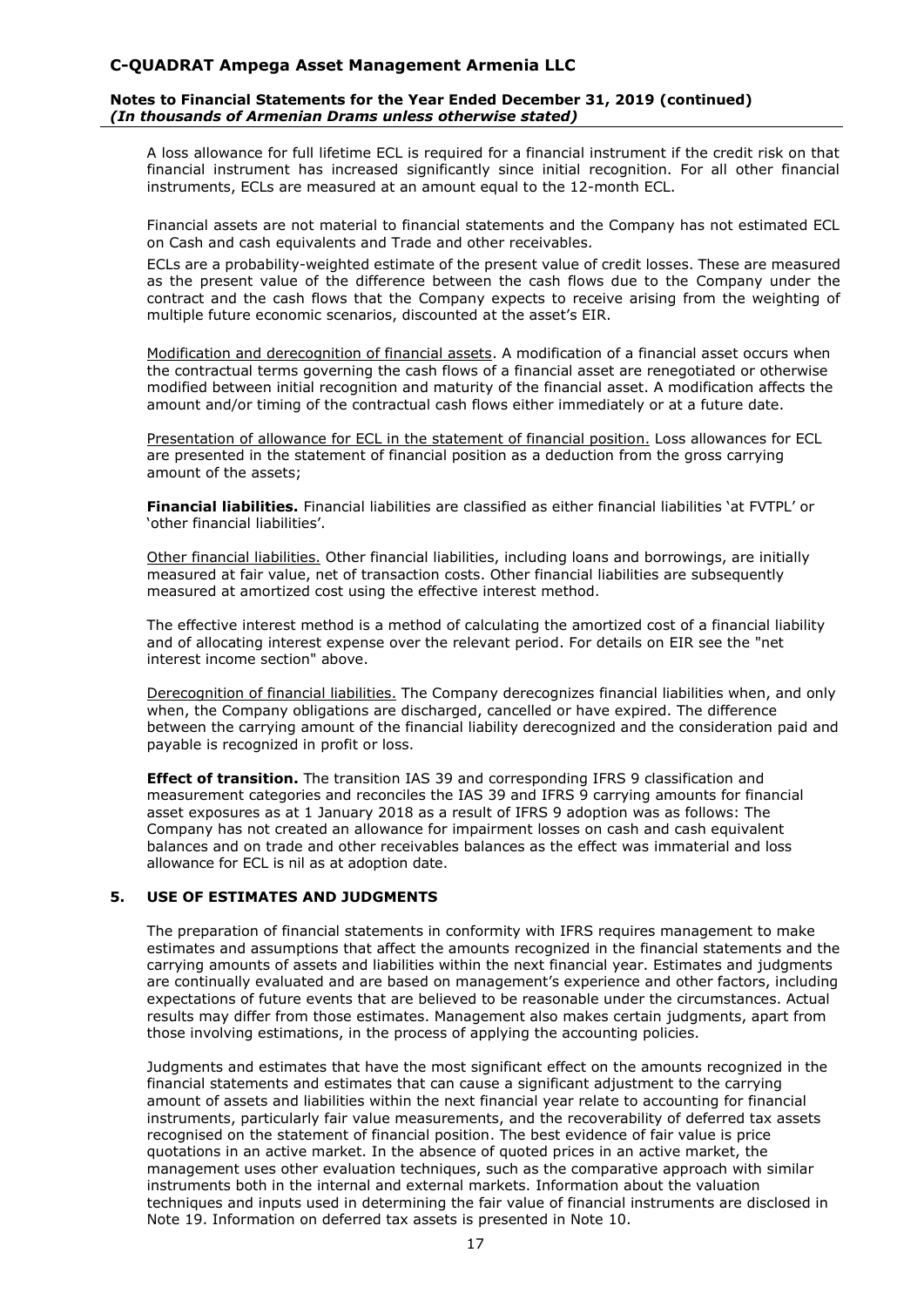### **Notes to Financial Statements for the Year Ended December 31, 2019 (continued)** *(In thousands of Armenian Drams unless otherwise stated)*

### <span id="page-19-0"></span>**6. CASH AND CASH EQUIVALENTS**

Cash and cash equivalents in the amounts of AMD 33,625 thousand and AMD 4,823 thousand as at December 31, 2019 and 2018, respectively, are held in banks operating in the Republic of Armenia and other countries. For the purpose of ECL measurement cash and cash equivalents balances are included in stage 1. The loss allowance for ECL is immaterial as at December 31, 2019 and 2018.

### <span id="page-19-1"></span>**7. FINANCIAL ASSETS AT FAIR VALUE THROUGH PROFIT OR LOSS**

|                                                        | <b>December 31, 2019</b> | <b>December 31, 2018</b> |
|--------------------------------------------------------|--------------------------|--------------------------|
| Units held in funds managed by the Company:            |                          |                          |
| C-QUADRAT Ampega Conservative Pension Fund - P         | 1,157,634                | 790.177                  |
| C-QUADRAT Ampega Balanced Pension Fund - P             | 50,761                   | 44,279                   |
| C-QUADRAT Ampega Fixed Income Pension Fund - P         | 28,617                   | 25,838                   |
| CO Armenia Growth Investment Fund                      | 25,629                   |                          |
| Total financial assets at fair value through profit or |                          |                          |
| loss                                                   | 1,262,641                | 860,294                  |
|                                                        |                          |                          |

See also note 19.

### <span id="page-19-2"></span>**8. PROPERTY, EQUIPMENT AND INTANGIBLE ASSETS**

| Cost                                                           | <b>Office</b><br>equipment | Computer<br>equipment | <b>Other office</b><br>Equipment | Leasehold<br><b>Improvem</b><br>ents | <b>Vehicles</b> | Computer<br>software | <b>Total</b>     |
|----------------------------------------------------------------|----------------------------|-----------------------|----------------------------------|--------------------------------------|-----------------|----------------------|------------------|
| At January 1,                                                  |                            |                       |                                  |                                      |                 |                      |                  |
| 2018<br>Additions                                              | 13,129<br>15,522           | 3,655<br>938          | 212                              | 4,792                                |                 | 1,545                | 18,541<br>21,252 |
| <b>At December</b>                                             |                            |                       |                                  |                                      |                 |                      |                  |
| 31, 2018                                                       | 28,651                     | 4,593                 | 212                              | 4,792                                |                 | 1,545                | 39,793           |
| Additions                                                      | 840                        | 4,725                 |                                  |                                      | 28,100          |                      | 33,665           |
| <b>At December</b><br>31, 2019                                 | 29,491                     | 9,318                 | 212                              | 4,792                                | 28,100          | <u>1,545</u>         | 73,458           |
| <b>Depreciation and</b><br><b>Amortization</b><br>At January1, |                            |                       |                                  |                                      |                 |                      |                  |
| 2018<br>Depreciation<br>and<br>amortisation                    | 5,991                      | 1,944                 | 198                              |                                      |                 | 1,223                | 9,356            |
| charge                                                         | 3,201                      | 1,478                 | 13                               | 685                                  |                 | 309                  | 5,686            |
| <b>At December</b><br>31, 2018<br>Depreciation                 | 9,192                      | 3,422                 | 211                              | 685                                  |                 | 1,532                | 15,042           |
| and                                                            |                            |                       |                                  |                                      |                 |                      |                  |
| amortisation<br>charge                                         | 3,677                      | 1,379                 |                                  | 1,027                                | 527             | 13                   | 6,623            |
| <b>At December</b><br>31, 2019                                 | 12,869                     | 4,801                 | 211                              | 1,712                                | 527             | 1,545                | 21,665           |
| Carrying<br>amount                                             |                            |                       |                                  |                                      |                 |                      |                  |
| <b>At December</b><br>31, 2017                                 | 7,138                      | 1,711                 | 14                               |                                      |                 | 322                  | 9,185            |
| <b>At December</b><br>31, 2018                                 | 19,459                     | 1,171                 | 1                                | 4,107                                |                 | 13                   | 24,751           |
| <b>At December</b><br>31, 2019                                 | 16,622                     | 4,517                 | 1                                | 3,080                                | 27,573          |                      | 51,793           |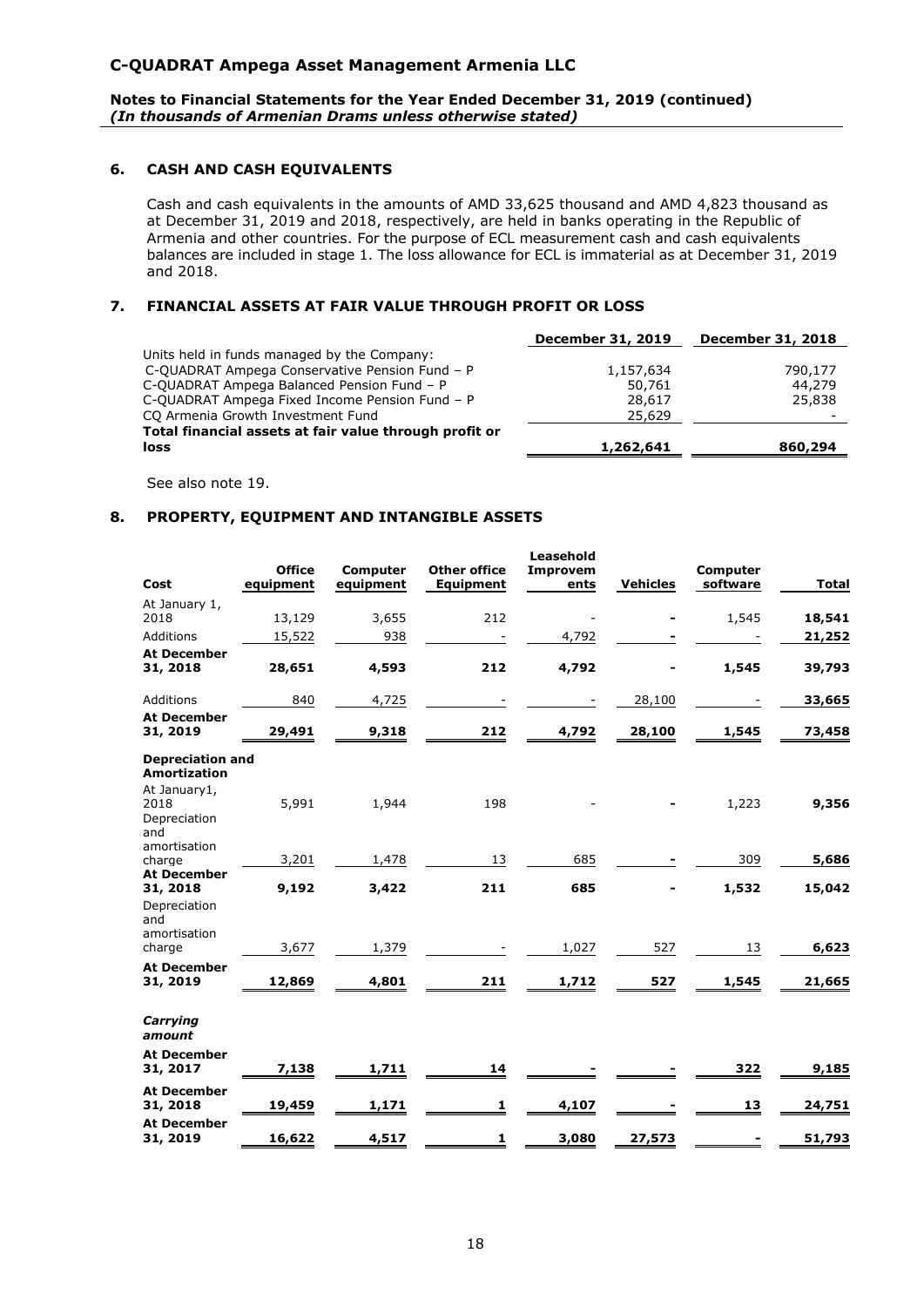#### **Notes to Financial Statements for the Year Ended December 31, 2019 (continued)** *(In thousands of Armenian Drams unless otherwise stated)*

#### <span id="page-20-0"></span>**9. RIGHT OF USE ASSETS AND LEASE LIABILITIES**

|                                 | <b>Buildings</b> |
|---------------------------------|------------------|
| Cost                            |                  |
| At 1 January 2019               | 40,033           |
| Additions                       | 94,394           |
| At 31 December 2019             | 134,427          |
| <b>Accumulated depreciation</b> |                  |
| At 1 January 2019               |                  |
| Charge for the year             | (21,183)         |
| At 31 December 2019             | (21,183)         |
| <b>Carrying amount</b>          |                  |
| At 31 December 2019             | 113,244          |

### **Amounts recognised in profit and loss**

|                                             | 2019   |
|---------------------------------------------|--------|
| Depreciation expense on right-of-use assets | 21.183 |
| Interest expense on lease liabilities       | 3,427  |
| Total                                       | 24,610 |

#### **Lease Liability**

|                                                         | December 31, 2019     |
|---------------------------------------------------------|-----------------------|
|                                                         | Amounts payable under |
| <b>Maturity analysis</b>                                | finance leases        |
| Year 1                                                  | 24,167                |
| Year 2                                                  | 24,167                |
| Year 3                                                  | 24,167                |
| Year 4                                                  | 24,167                |
| Year 5                                                  | 24,167                |
| Year 6 and beyond                                       | 27,190                |
| <b>Total lease Liability</b>                            | 148,025               |
| <b>Unearned interest</b>                                | (36,353)              |
| Carrying amount of lease liability at December 31, 2019 | 111,672               |

#### <span id="page-20-1"></span>**10. INCOME TAXES**

The Company measures and records its current income tax payable and its tax bases in its assets and liabilities in accordance with the tax regulations of the RA where the Company operates, which may differ from IFRS.

The Company is subject to certain permanent tax differences due to the non-tax deductibility of certain expenses and certain income being treated as non-taxable for tax purposes.

Deferred taxes reflect the net tax effects of temporary differences between the carrying amounts of assets and liabilities for financial reporting purposes and the amounts used for tax purposes. Temporary differences as at December 31, 2019 and 2018 relate mostly to different methods/timing of income and expense recognition as well as to temporary differences generated by tax – book bases' differences for certain assets.

|                                                                          | 2019      | 2018     |
|--------------------------------------------------------------------------|-----------|----------|
| Current income tax recognized in profit or loss                          | 94,299    | 45,863   |
| Deferred tax (credit)/charge due to origination of temporary differences |           |          |
| recognized in profit or loss                                             | (9,715)   | (1,263)  |
| Income tax expense                                                       | 84,584    | 44,600   |
| Reconciliation of income tax is as follows:                              |           |          |
| Profit before income tax                                                 | 516,111   | 247,360  |
| Income tax at statutory income tax rate of 20%                           | 103,222   | 49,472   |
| Change in tax rate*                                                      | (1,629)   |          |
| Non-taxable income                                                       | (27, 926) | (6, 345) |
| Non-deductible expenses                                                  | 10,917    | 1,473    |
| Income tax expense at the effective income tax rate of 16.39%            |           |          |
| $(2018:18.03\%)$                                                         | 84,584    | 44,600   |
|                                                                          |           |          |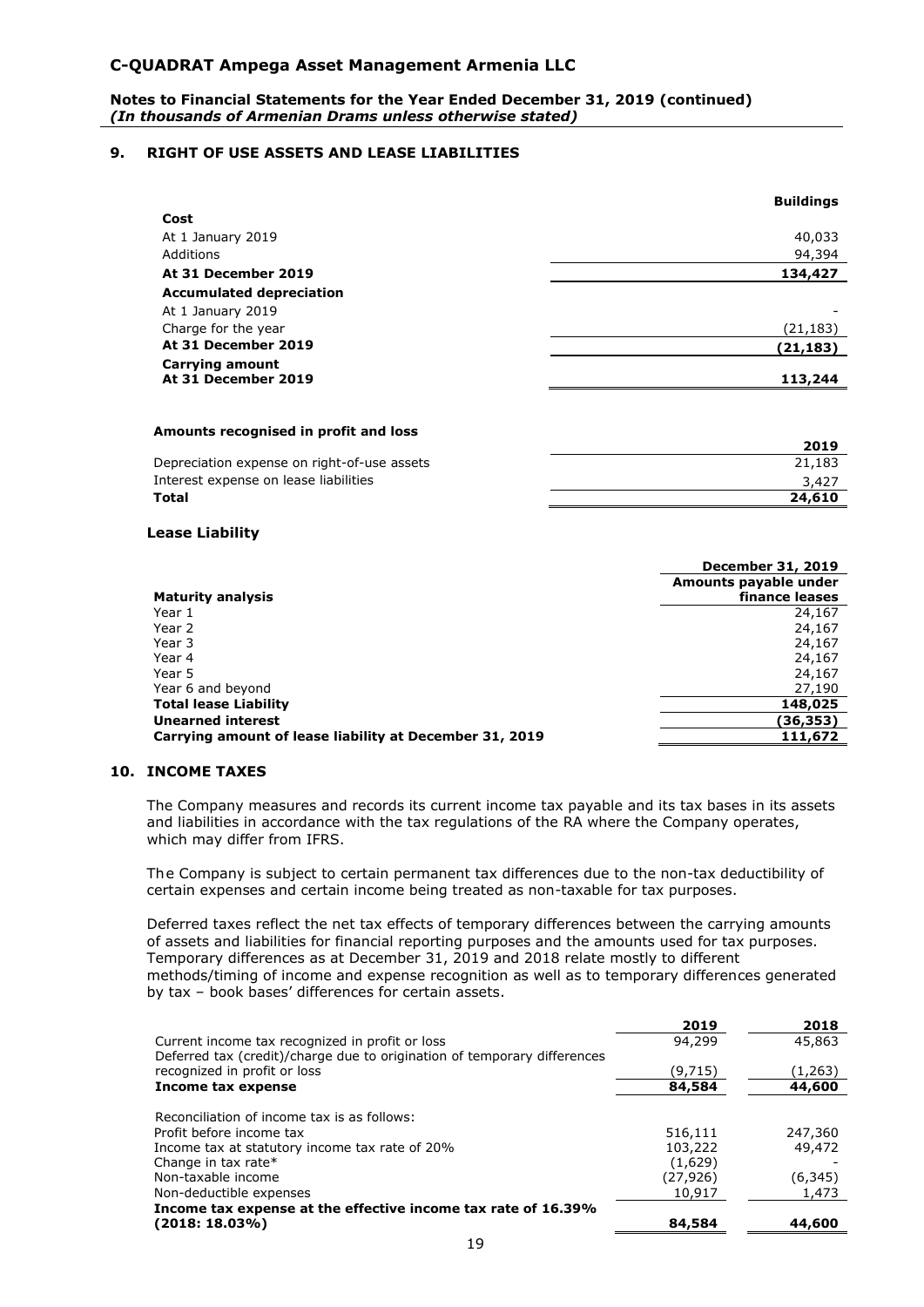### **Notes to Financial Statements for the Year Ended December 31, 2019 (continued)** *(In thousands of Armenian Drams unless otherwise stated)*

\*Change in tax rate in the table above resulted from recalculation of deferred tax position due to change of tax rate which is effective from 1 January 2020

The effect of change in tax rate above relates to the legislative changes effective from January 1, 2020 reducing the statutory corporate tax from existing 20% to 18%.

Calculation of deferred tax on temporary differences is as follows:

| Deferred tax assets/(liabilities), including: | December 31, 2019 | <b>December 31, 2018</b> |
|-----------------------------------------------|-------------------|--------------------------|
| Payables for professional services            | 2,304             | 768                      |
| Property and equipment                        | 527               | 539                      |
| Unused vacation reserve                       | 3,717             | 3,643                    |
| Bonus reserve                                 | 8,399             |                          |
| Right-of-use asset                            | 20,101            |                          |
| Lease liability                               | (20,383)          |                          |
| <b>Total deferred tax assets</b>              | 14,665            | 4,950                    |
| Deferred tax assets/(liabilities), including: | December 31, 2018 | December 31, 2017        |
| Payables for professional services            | 768               | 600                      |
| Property and equipment                        | 539               | (108)                    |
| Unused vacation reserve                       | 3,643             | 3,195                    |
| <b>Total deferred tax assets</b>              | 4,950             | 3,687                    |

Change in deferred tax assets for the year ended December 31, 2019 and December 31, 2018 of AMD (9,715) thousand and AMD (1,263) thousand, respectively, were recognized in profit or loss.

### <span id="page-21-0"></span>**11. OTHER ASSETS**

|                                          | December 31, 2019 | <b>December 31, 2018</b> |
|------------------------------------------|-------------------|--------------------------|
| <b>Other financial assets</b>            |                   |                          |
| Management fees receivable               | 111,414           | 66,449                   |
| Other non-financial assets               |                   |                          |
| Prepayments given for goods and services | 5,977             | 3,494                    |
| Income tax prepayments                   |                   | 169                      |
| Other                                    | 2,973             | 1,499                    |
| <b>Total other assets</b>                | 120,364           | 71,611                   |

For the purpose of ECL measurement other financial assets balances are included in stage 1. The loss allowance for ECL is immaterial as at December 31, 2019 and 2018.

### **12. SHARE CAPITAL**

Company's share capital equals AMD 650,000 thousands, which consists of 650,000 shares. Nominal amount of each share equals 1,000 AMD. Company's share capital is fully paid by its shareholders.

The shareholders of the Company are "C-QUADRAT Investment AG", registered at Schottenfeldgasse 20, 1070 Vienna, Austria, registration number FN 55148a and "Talanx Asset Management" GmbH, registered at Charles-de-Gaulle-Platz 1, Germany, 50679 Cologne, registration number HRB 61047.

Share of each shareholder in Company's share capital is as following:

| <b>Shareholder</b>             | Shareholding |        |
|--------------------------------|--------------|--------|
| "C-Ouadrat Investment AG"      | 486,850      | 74.90% |
| "Talanx Asset Management" GmbH | 163,150      | 25.10% |
| Total share capital            | 650,000      | 100%   |

Fully paid ordinary shares carry one vote per share and carry a right to dividends.

The Company's distributable reserves among participants are limited to the amount of its accumulated retained earnings as disclosed in its statutory accounts in accordance with the legislation of the RA.

As at December 31, 2019 the Company had accumulated earnings in the amount of AMD 647,346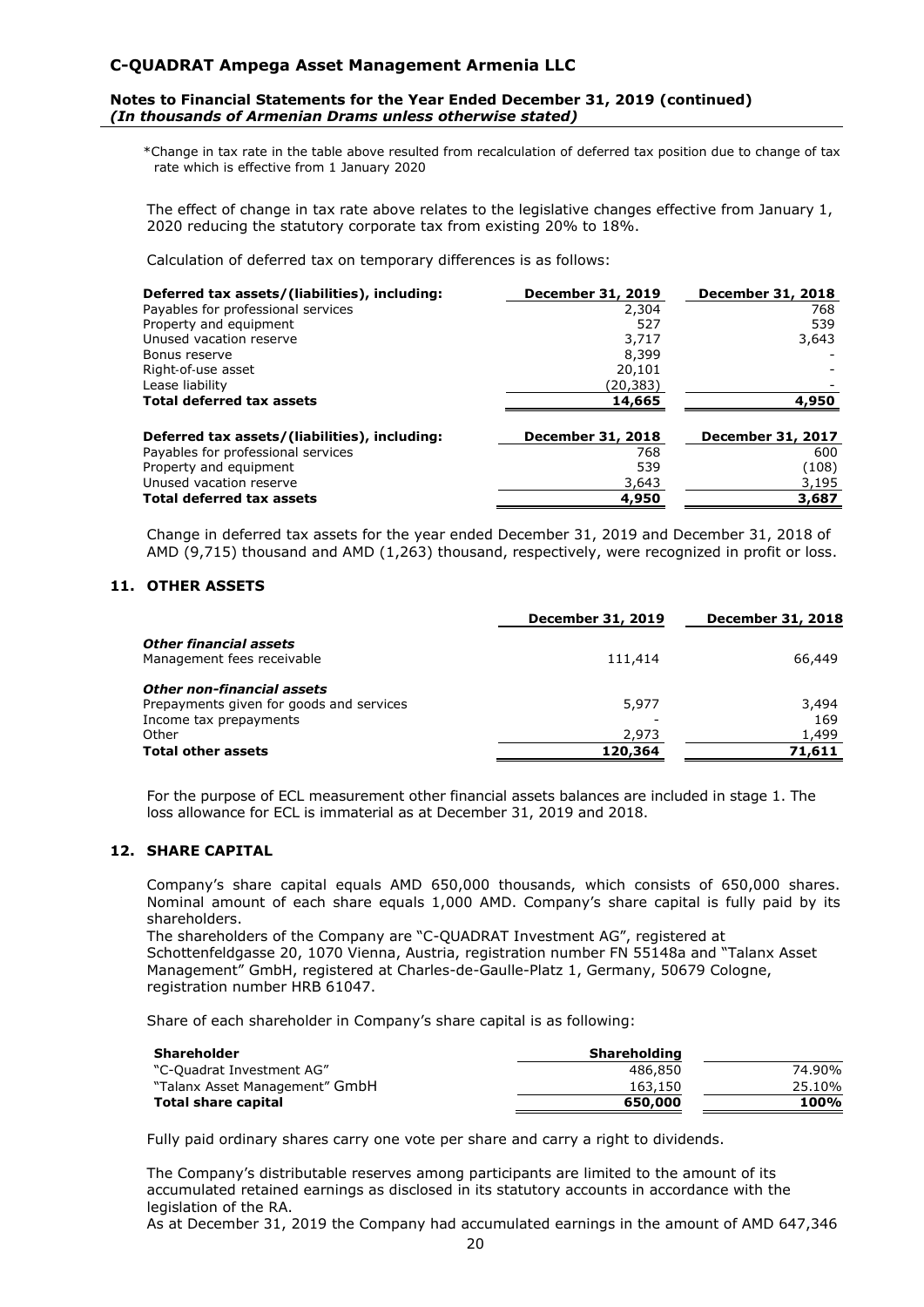### **Notes to Financial Statements for the Year Ended December 31, 2019 (continued)** *(In thousands of Armenian Drams unless otherwise stated)*

thousand (December 31, 2018: accumulated earnings AMD 215,819 thousand).

### <span id="page-22-0"></span>**13. PAYABLES AND ACCRUED EXPENSES**

|                                         | December 31, 2019 | December 31, 2018 |
|-----------------------------------------|-------------------|-------------------|
| <b>Other financial liabilities:</b>     |                   |                   |
| Payables for professional services      | 26,594            | 20,645            |
| Depository fees payable                 | 15,178            | 9,051             |
| Other payables                          | 690               | 262               |
|                                         | 42,462            | 29,958            |
| <b>Other non-financial liabilities:</b> |                   |                   |
| Bonus reserve                           | 46,663            |                   |
| Unused vacation reserve                 | 20,648            | 18,213            |
| Other reserves                          | 12,800            |                   |
| Other accruals                          | 7,132             | 6,576             |
|                                         | 87,243            | 24,789            |
| Total payables and accrued expenses     | 129,705           | 54,747            |

#### <span id="page-22-1"></span>**14. INCOME FROM MANAGEMENT FEES**

The Company receives management fees from the funds under its management. The management fee is accrued daily at a specified annual rate on the net asset value of the funds. The rates for management fees are specified in the respective fund rules.

|                                                | 2019      | 2018    |
|------------------------------------------------|-----------|---------|
| <b>Funds under management</b>                  |           |         |
| C-QUADRAT Ampega Conservative Pension Fund - P | 1,074,904 | 671,117 |
| C-QUADRAT Ampega Balanced Pension Fund - P     | 11,908    | 8,395   |
| C-QUADRAT Ampega Fixed Income Pension Fund - P | 6,493     | 4,037   |
| CQ Armenia Growth Investment Fund              | 2.313     |         |
| Total income from management fees              | 1,095,618 | 683,549 |

### <span id="page-22-2"></span>**15. NET GAIN ON FINANCIAL ASSETS AT FAIR VALUE THROUGH PROFIT OR LOSS**

|                                                                            | 2019    | 2018   |
|----------------------------------------------------------------------------|---------|--------|
| Unrealized net gains on fair value change of units held in<br>funds        | 138,347 | 31,561 |
| Total net gain on financial assets at fair value through<br>profit or loss | 138,347 | 31,561 |

### <span id="page-22-3"></span>**16. FEES AND COMMISSION EXPENSE**

|                                               | 2019    | 2018   |
|-----------------------------------------------|---------|--------|
| State Depository fees                         | 149,256 | 93,105 |
| Fees and commission to international banks    | 2,359   | 1,705  |
| Fees and commission to local banks and others | 758     | 518    |
| <b>Total fees and commission expenses</b>     | 152,373 | 95,328 |

### <span id="page-22-4"></span>**17. ADMINISTRATIVE AND OTHER EXPENSES**

|                                               | 2019    | 2018    |
|-----------------------------------------------|---------|---------|
| <b>Professional Services</b>                  | 231,817 | 151,990 |
| <b>Salaries</b>                               | 165,498 | 124,411 |
| Taxes other than on income                    | 44,783  | 33,731  |
| Communication, marketing and related services | 37,148  | 18,138  |
| Depreciation and amortization                 | 27,806  | 5,686   |
| Donations                                     | 22,000  |         |
| Business trips and other personnel expenses   | 13,971  | 7.923   |
| Operating lease                               |         | 18,338  |
| Other                                         | 20,074  | 12,847  |
| Total administrative and other expenses       | 563,097 | 373,064 |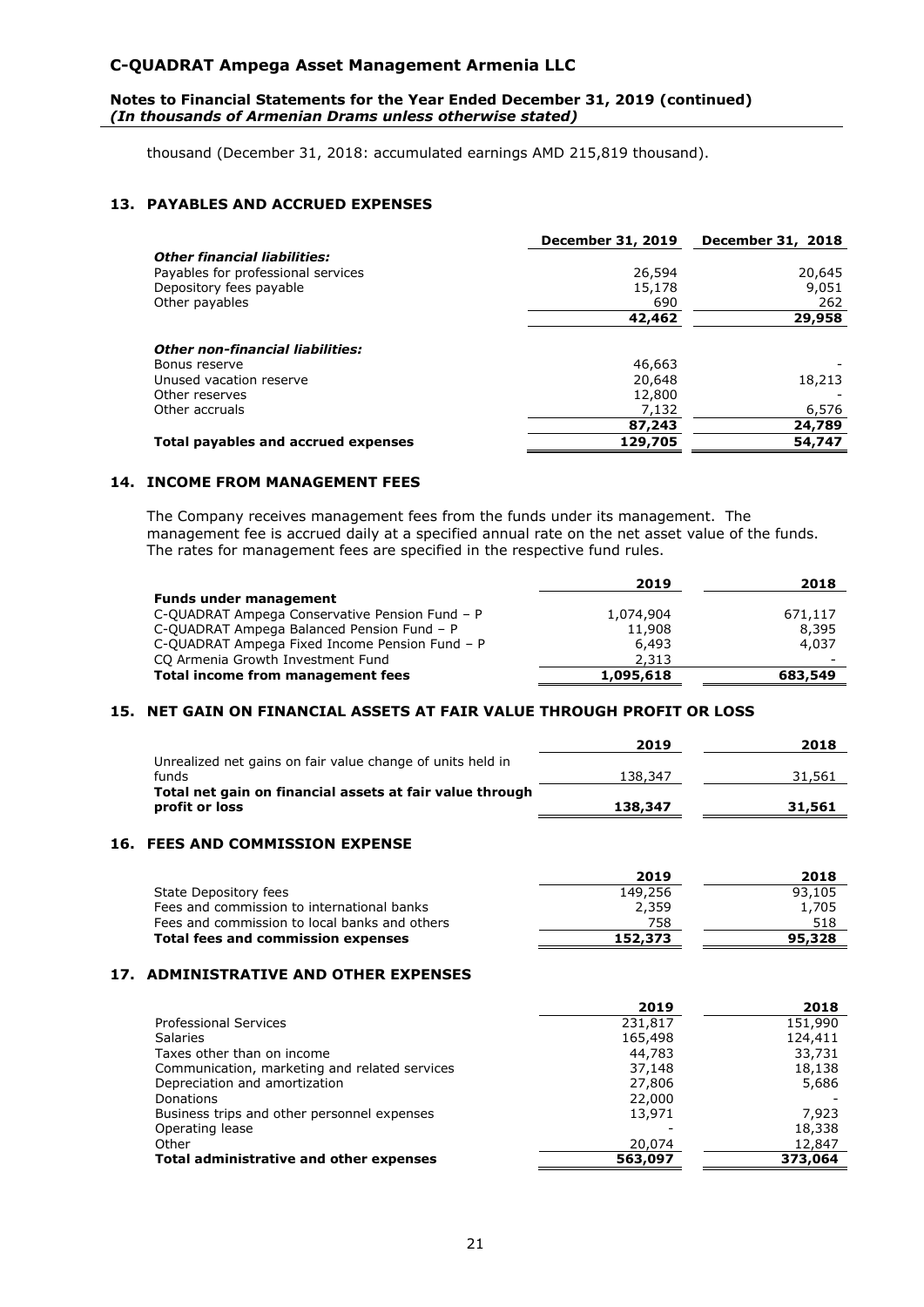### **Notes to Financial Statements for the Year Ended December 31, 2019 (continued)** *(In thousands of Armenian Drams unless otherwise stated)*

### <span id="page-23-0"></span>**18. COMMITMENTS AND CONTINGENCIES**

#### **Tax risks**

Laws and regulations affecting business in the Republic of Armenia continue to change rapidly. Management's interpretation of such legislation as applied to the activity of the Company may be challenged by the relevant authorities. Tax authorities have historically taken a more assertive position in their interpretation of the legislation and assessments and as a result, it is possible that transactions and activities that have not been challenged in the past may be challenged. Fiscal periods generally remain open to tax audit by the authorities in respect of taxes for three calendar years preceding the year of tax audit. Under certain circumstances reviews may cover longer periods. Management believes that it has provided adequately for tax liabilities based on its interpretations of tax legislation. However, the relevant authorities may have differing interpretations, and the effects on the financial statements could be significant.

**Operating environment.** Starting from early 2020 a new coronavirus disease (COVID-19) has begun rapidly spreading all over the world resulting in announcement of the pandemic status by the World Health Organization in March 2020. Responses put in place by many countries to contain the spread of COVID-19 are resulting in significant operational disruption for many companies and have significant impact on global financial markets. As the situation is rapidly evolving it may have a significant effect on business of many companies across a wide range of sectors, including, but not limited to such impacts as disruption of business operations as a result of interruption of production or closure of facilities, supply chain disruptions, quarantines of personnel, reduced demand and difficulties in raising financing. In addition, the Company may face the increasingly broad effects of COVID-19 as a result of its negative impact on the global economy and major financial markets. The significance of the effect of COVID-19 on the Company largely depends on the duration and the incidence of the pandemic effects on the world and Armenian economy.

Emerging markets such as Armenia are subject to different risks than more developed markets, including economic, political and social, and legal and legislative risks. Laws and regulations affecting businesses in Armenia continue to change rapidly tax and regulatory frameworks are subject to varying interpretations. The future economic direction of Armenia is heavily influenced by the fiscal and monetary policies adopted by the government, together with developments in the legal, regulatory, and political environment. Armenia continues to undergo political and economic changes. As an emerging market, Armenia does not possess a developed business and regulatory infrastructure that generally exists in a more mature free market economy. In addition, economic conditions continue to limit the volume of activity in the financial markets, which may not be reflective of the values for financial instruments. The main obstacle to further economic development is a low level of economic and institutional development, along with a centralized economic base, regional instability and international economic crisis.

Adverse changes arising from systemic risks in global financial systems, including any tightening of the credit environment could slow or disrupt the Republic of Armenia's economy, may adversely affect Company's business, results of operations, financial condition and prospects. Moreover, there are still uncertainties about the economic situation of countries, collaborating with Armenia, due to the forecasted slowdown in the world economy, which may lead to the shortage of money transfers from abroad, as well as to the decline in the prices of mining products, upon which the economy of Armenia is significantly dependent. In times of more severe market stress, the situation of Armenian economy and of the Company may be exposed to deterioration. However, as the number of variables and assumptions involved in these uncertainties is large, management cannot make a reliable estimate of the amounts by which the carrying amounts of assets and liabilities of the Company may be affected.

#### **Legal matters and risks**

In the ordinary course of business, the Company is subject to legal actions and complaints, as well as adverse changes in the legislative environment it operates in. Management believes that the ultimate liability, if any, arising from claims and complaints, both presented and potential, will not have a material adverse effect on the Company's financial position or the results of its future operations and is less than probable, accordingly no corresponding accrual was provided in these financial statements.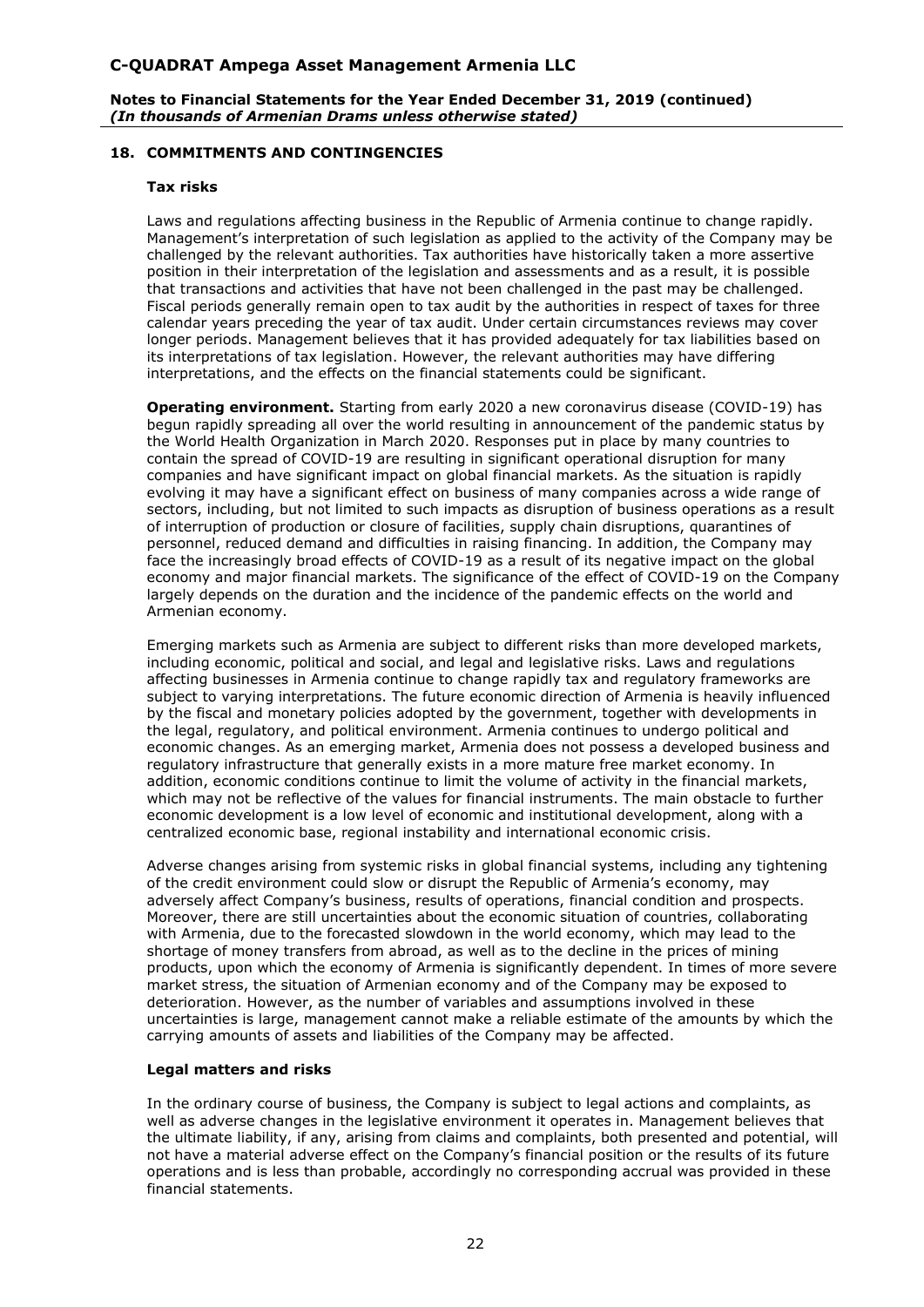### **Notes to Financial Statements for the Year Ended December 31, 2019 (continued)** *(In thousands of Armenian Drams unless otherwise stated)*

#### **Lease commitments**

Lease commitments relate to the office area with lease term of up six year. The Company does not have an option to purchase the leased asset at the expiry of the lease period. Future minimum rentals payable under non-cancellable operating leases as at December 31, are as follows:

|                                              | December 31, 2019 | December 31, 2018 |
|----------------------------------------------|-------------------|-------------------|
| Less than 1 year                             | 24.167            | 24,167            |
| Later than 1 year and not later than 5 years | 123.858           | 3,070             |
| <b>Total lease commitments</b>               | 148,025           | 27,237            |

Starting from January 1, 2019 the Company applies IFRS 16 for leases, which has its impact on balance sheet and income statement accounts. For more information on the impact refer to the Note 9.

### **Commitments for co-investment in funds under management**

The Company is subject to regulatory requirement to hold 1% co-investment in funds under its management, unless fund net assets value exceed AMD 1,000,000 thousand. This and other statutory and normative requirements are subject to monitoring by the Central Bank of Armenia.

### <span id="page-24-0"></span>**19. FAIR VALUE OF FINANCIAL INSTRUMENTS**

This note provides information about how the Company determines fair values of various financial assets and financial liabilities.

#### **Fair value of the Company's financial assets and financial liabilities that are measured at fair value on a recurring basis**

Some of the Company's financial assets and financial liabilities are measured at fair value at the end of each reporting period. The following table gives information about how the fair values of these financial assets and financial liabilities are determined (in particular, the valuation technique(s) and inputs used).

| <b>Financial</b><br>assets | Fair value at                          |                             | <b>Fair value</b><br>hierarchy | <b>Valuation</b><br>technique(s)<br>and key<br>input(s) | <b>Significant</b><br>unobservable<br>input(s) | <b>Relationship of</b><br>unobservable<br>inputs to fair<br>value |
|----------------------------|----------------------------------------|-----------------------------|--------------------------------|---------------------------------------------------------|------------------------------------------------|-------------------------------------------------------------------|
|                            | <b>December</b><br>31, 2019            | <b>December</b><br>31, 2018 |                                |                                                         |                                                |                                                                   |
| profit or loss:            | Financial assets at fair value through |                             |                                |                                                         |                                                |                                                                   |
|                            |                                        |                             |                                | Latest published                                        |                                                |                                                                   |
|                            |                                        |                             |                                | net asset value                                         |                                                |                                                                   |
| Units in                   |                                        |                             |                                | per unit as at                                          |                                                |                                                                   |
| <b>Funds</b>               | 1,262,641                              | 860,294                     | Level 2                        | reporting date                                          | N/A                                            | N/A                                                               |
|                            | 1,262,641                              | 860,294                     |                                |                                                         |                                                |                                                                   |

Management applies judgment in categorizing financial instruments using the fair value hierarchy. The significance of a valuation input is assessed against the fair value measurement in its entirety.

#### **Fair value of financial assets and financial liabilities that are not measured at fair value on a recurring basis (but fair value disclosures are required)**

Because of the short term nature of financial assets and financial liabilities that are not measured at fair value on a recurring basis, management believes that their carrying amounts approximate their fair values. When applicable, further information about the assumptions made in determining fair values is disclosed in the notes specific to that asset or liability, however given the uncertainties and the use of subjective judgment, the fair value should not be interpreted as being realizable in an immediate sale of the assets or settlement of liabilities.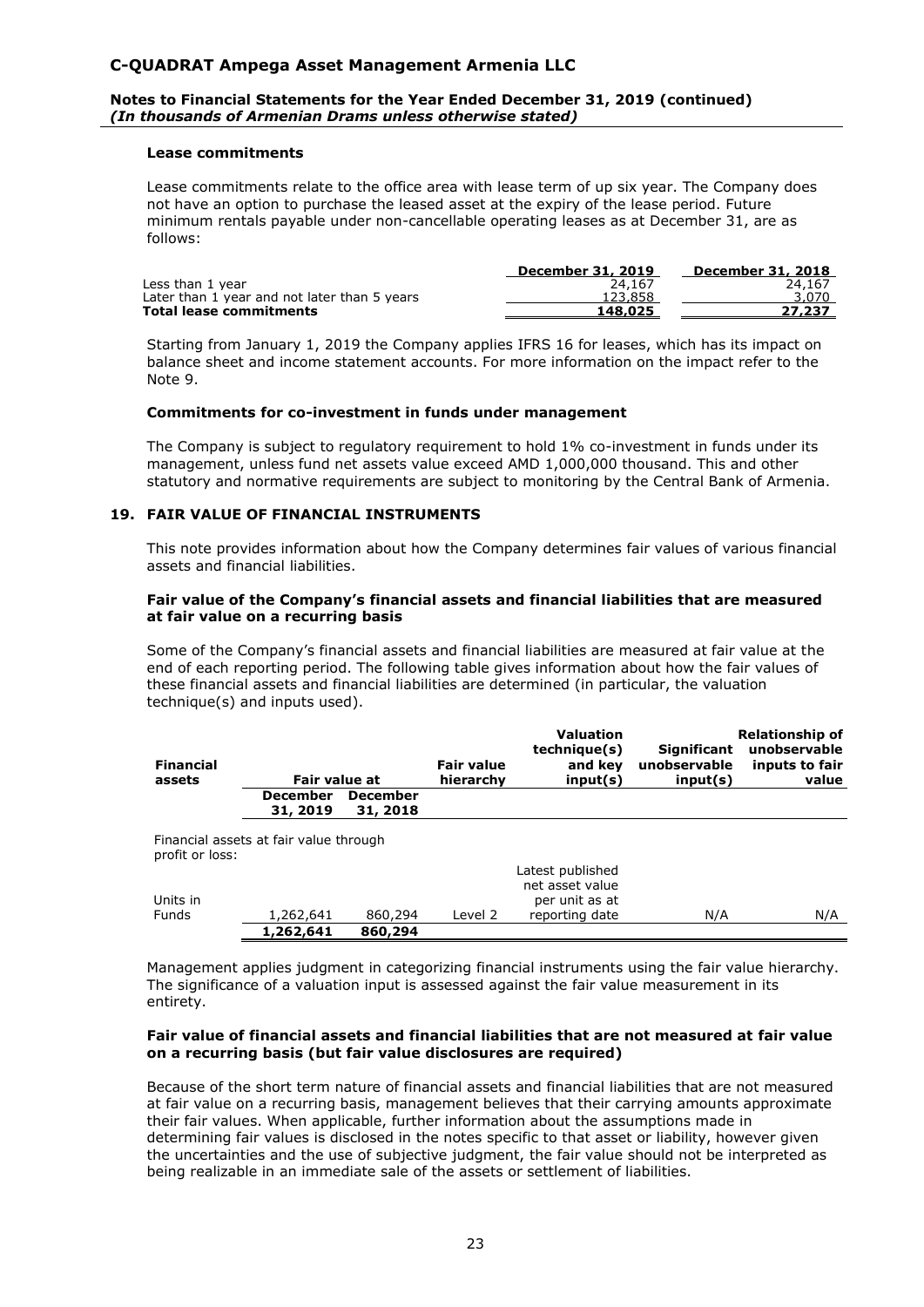### **Notes to Financial Statements for the Year Ended December 31, 2019 (continued)** *(In thousands of Armenian Drams unless otherwise stated)*

#### <span id="page-25-0"></span>**20. CAPITAL RISK MANAGEMENT**

The Company manages its capital to ensure that it will be able to continue as a going concern, while maximizing the return to its stakeholders. The capital structure of the Company consists of equity, comprising issued capital, and retained earnings as disclosed in statement of changes in equity. The Company's overall capital risk management policy remained unchanged during 2019 and 2018.

The adequacy of the Company's capital is monitored using, among other measures, the prudential standards established by the Central Bank of Armenia. According to the Central Bank of Armenia regulation 10/02 the minimum size of the total regulatory capital of the Company should be no less than AMD 650,000 thousand, calculated on an average daily basis per calendar month․

#### <span id="page-25-1"></span>**21. FINANCIAL RISK MANAGEMENT**

The Company's overall risk management program focuses on the unpredictability and inefficiency of the Armenian financial markets and seeks to minimize potential adverse effects on the financial performance of the Company. The Company's senior management oversees the management of these risks and financial risk-taking activities are governed by appropriate policies and procedures so that financial risks are identified, measured and managed in accordance with the Company's policies.

The Company is exposed to credit risk, liquidity risk and market risk. The policies for managing each of these risks are summarized below.

#### **Credit risk**

Credit risk is the risk of loss due to adverse changes in a borrower's, issuer's or counterparty's ability to meet its financial obligations under contractual or agreed upon terms. The Company bears credit risk primarily on investing activities and bank balances. Currently the investments of the company are in the units of the funds under its management and no separate monitoring of these investments is performed.

The Company has responsibility for the oversight of credit risk and is responsible for management of the Company's credit risk, including formulating credit policies, covering collateral requirements, credit assessment, reviewing and assessing credit risk, limiting concentrations of exposure to counterparties, and by issuer, credit rating band, market liquidity and country. Management regularly reviews asset quality.

As at December 31, 2019 and 2018, credit risk exposure of assets is presented in the table below:

|                                        | December 31,<br>2019 | December 31,<br>2018 | Country | Credit<br>rating |
|----------------------------------------|----------------------|----------------------|---------|------------------|
| Cash and cash equivalents              | 33,625               | 4,823                | Armenia | Unrated          |
| Financial assets at fair value through |                      |                      |         |                  |
| profit or loss                         | 1,262,641            | 860,294              | Armenia | Unrated          |
| Other financial assets                 | 111,414              | 66,449               | Armenia | Unrated          |
|                                        | 1,407,680            | 931,566              |         |                  |

As at reporting date none of the financial assets are past due or impaired.

#### **Liquidity risk**

Liquidity risk is the risk that the Company will encounter difficulty in meeting the obligations associated with its financial liabilities that are settled by delivering cash or another financial asset. The Company maintains excess liquidity in the form of current account in banks to cover daily funding needs.

Factors which affect the cash position and cash flows include activities of the funds under management from which the Company receives management fees. The Company has been profitable in the previous 3 consecutive years and it is estimated that the main source of liquidity of the company in the next years will the shareholder capital and accumulated retained earnings.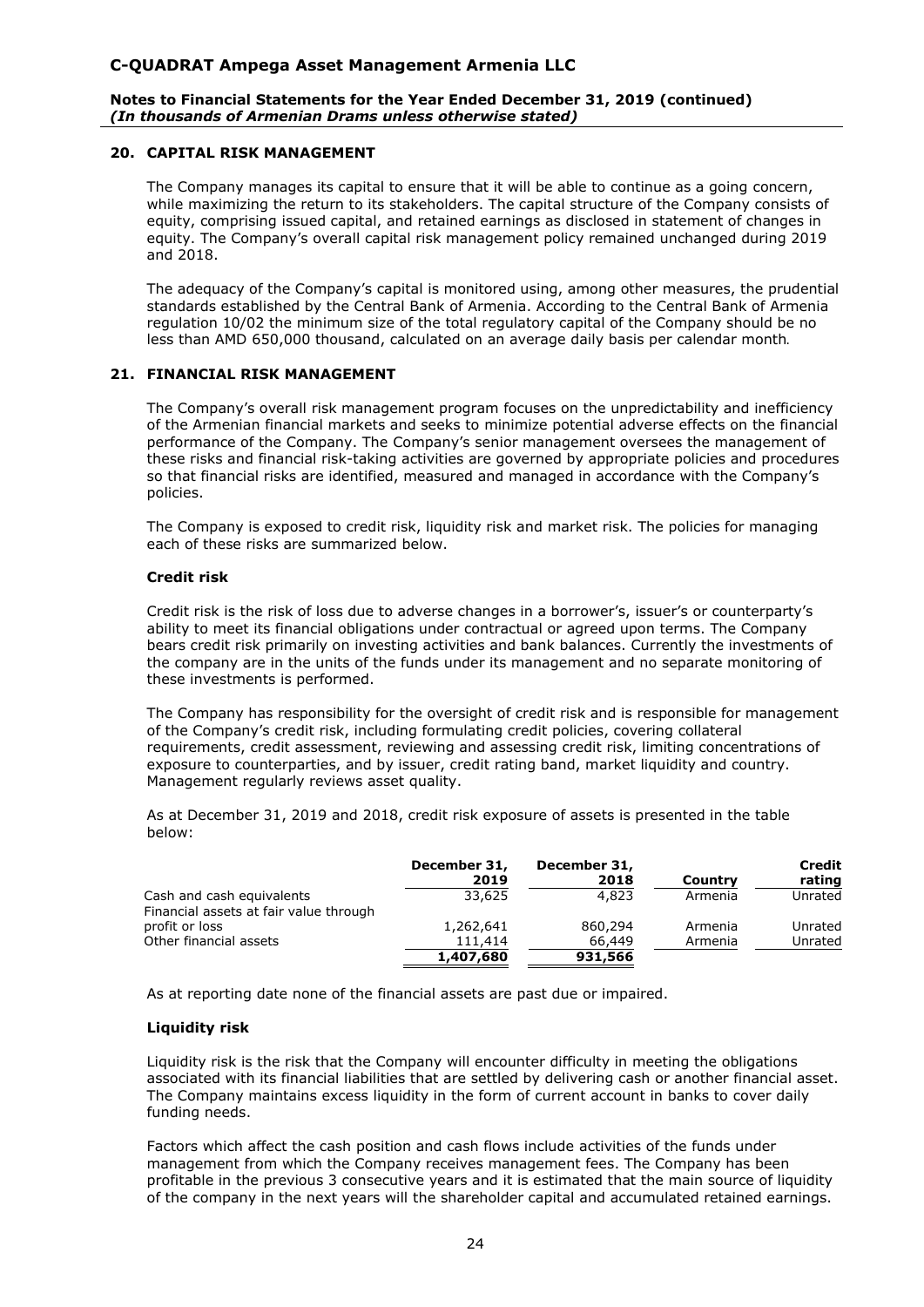### **Notes to Financial Statements for the Year Ended December 31, 2019 (continued)** *(In thousands of Armenian Drams unless otherwise stated)*

The Company's policy to managing liquidity is to ensure, as far as possible, that it will always have sufficient liquidity to meet its liabilities when due, under both normal and stress conditions.

In the table below the financial assets and liabilities, as recognized in the statement of financial position as at December 31, 2019 and 2018, are presented on a discounted basis and are based on their expected cash flows. Management expects that the cash flows from certain financial assets and liabilities will be different from their contractual terms either because management has the discretionary ability to manage the cash flows or because past experience indicates that cash flows will differ from contractual terms.

Management estimates that undiscounted cash flows for financial liabilities approximates the information presented in the below table and is not separately presented.

|                                                             | December 31, 2019  |                  |                          |                             |                         |                |  |
|-------------------------------------------------------------|--------------------|------------------|--------------------------|-----------------------------|-------------------------|----------------|--|
|                                                             | Carrying<br>amount | Up to<br>1 month | From 1<br>to 6<br>months | From 6<br>to $12$<br>months | From 1<br>to 5<br>vears | No<br>maturity |  |
| <b>Financial assets</b>                                     |                    |                  |                          |                             |                         |                |  |
| Cash and cash equivalents<br>Financial assets at fair value | 33,625             | 33,625           |                          |                             |                         |                |  |
| through profit or loss                                      | 1,262,641          |                  |                          |                             |                         | 1,262,641      |  |
| Other financial assets                                      | 111,414            | 111,414          |                          |                             |                         |                |  |
| <b>Total financial assets</b>                               | 1,407,680          | 145,039          |                          |                             | ۰                       | 1,262,641      |  |
| <b>Financial liabilities</b>                                |                    |                  |                          |                             |                         |                |  |
| Other financial liabilities                                 | 42,462             | 42,462           |                          |                             |                         |                |  |
| <b>Total financial liabilities</b>                          | 42,462             | 42,462           |                          |                             |                         |                |  |
| <b>Net position</b>                                         | 1,365,218          | 102,577          |                          |                             | Ξ.                      | 1,262,641      |  |

|                                                             | December 31, 2018  |                  |                       |                           |                         |                |  |  |
|-------------------------------------------------------------|--------------------|------------------|-----------------------|---------------------------|-------------------------|----------------|--|--|
|                                                             | Carrying<br>amount | Up to<br>1 month | From 1 to<br>6 months | From 6 to<br>12<br>months | From 1<br>to 5<br>vears | No<br>maturity |  |  |
| <b>Financial assets</b>                                     |                    |                  |                       |                           |                         |                |  |  |
| Cash and cash equivalents<br>Financial assets at fair value | 4,823              | 4,823            |                       | ۰                         |                         |                |  |  |
| through profit or loss                                      | 860,294            |                  |                       |                           |                         | 860,294        |  |  |
| Other financial assets                                      | 66,449             | 66,449           |                       |                           |                         |                |  |  |
| <b>Total financial assets</b>                               | 931,566            | 71,272           |                       | -                         |                         | 860,294        |  |  |
| <b>Financial liabilities</b>                                |                    |                  |                       |                           |                         |                |  |  |
| Other financial liabilities                                 | 29,958             | 28,806           | 1,152                 | -                         |                         |                |  |  |
| <b>Total financial liabilities</b>                          | 29,958             | 28,806           | 1,152                 | -                         |                         |                |  |  |
| <b>Net position</b>                                         | 901,608            | 42,466           | (1, 152)              |                           |                         | 860,294        |  |  |

### **Market risk**

Market risk is the risk that changes in market prices, such as interest rates, equity prices, foreign exchange rates and credit spreads will affect the Company's income or the fair value of its holdings of financial instruments. The objective of market risk management is to manage and control market risk exposures within acceptable parameters, while optimizing the return. The Company manages its investment inventory by product type and on a daily basis.

#### **Interest rate risk**

The Company is exposed to the risk that the fair value or income / future cash flows of its financial instruments portfolio will fluctuate as a result of fluctuations in market interest rates. In respect of the Company's interest-bearing financial instruments, the Company's policy is to transact in financial instruments that mature such that they best correspond to the maturity of financial liabilities. Nevertheless, the impact of interest rate risk can be high due to fluctuations in the prevailing levels of market interest rates.

Interest income is affected by changes in the volume and mix of these assets as well as by fluctuations in interest rates and portfolio management strategies. When interest rates fall, the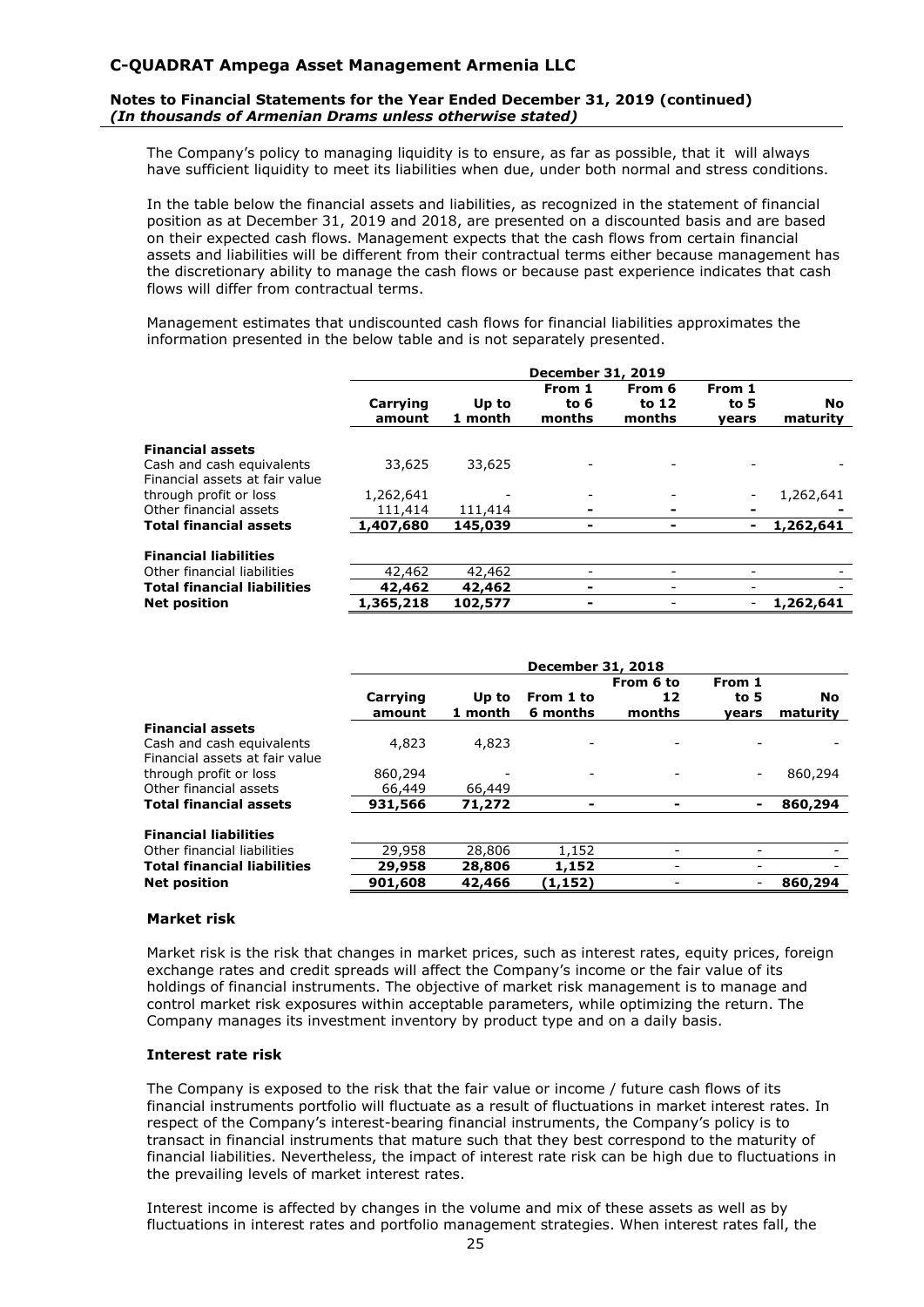### **Notes to Financial Statements for the Year Ended December 31, 2019 (continued)** *(In thousands of Armenian Drams unless otherwise stated)*

Company may attempt to mitigate some of this negative impact by extending the maturities of assets in investment portfolios to lock in asset yields. At December 31, 2019 and 2018 all interest bearing financial instruments were fixed interest rate bearing instruments, as presented below:

|                               | <b>December 31, 2019</b> |         |        |        |        |                          |           |
|-------------------------------|--------------------------|---------|--------|--------|--------|--------------------------|-----------|
|                               |                          |         |        |        |        |                          |           |
|                               |                          |         | From 1 | From 6 | From 1 | More                     | Non-      |
|                               | Carrying                 | Up to   | to 6   | to 12  | to 5   | than 5                   | interest  |
|                               | amount                   | 1 month | months | months | vears  | years                    | bearing   |
| <b>Financial assets</b>       |                          |         |        |        |        |                          |           |
| Cash and cash                 |                          |         |        |        |        |                          |           |
| equivalents                   | 33,625                   | 29,918  |        |        |        |                          | 3,707     |
| Financial assets at fair      |                          |         |        |        |        |                          |           |
| value through profit or       |                          |         |        |        |        |                          |           |
| loss                          | 1,262,641                |         |        |        |        |                          | 1,262,641 |
| Other financial assets        | 111,414                  |         |        |        |        |                          | 111,414   |
| <b>Total financial assets</b> | 1,407,680                | 29,918  |        |        |        | ۰                        | 1,377,762 |
|                               |                          |         |        |        |        |                          |           |
| <b>Financial liabilities</b>  |                          |         |        |        |        |                          |           |
| Other financial liabilities   | 42,462                   |         |        |        |        |                          | 42,462    |
| <b>Total financial</b>        |                          |         |        |        |        |                          |           |
| <b>liabilities</b>            | 42,462                   |         |        |        |        |                          | 42,462    |
| <b>Net position</b>           | 1,365,218                | 29,918  |        |        |        | $\overline{\phantom{a}}$ | 1,335,300 |

|                               |          |         |        | December 31, 2018 |        |        |          |
|-------------------------------|----------|---------|--------|-------------------|--------|--------|----------|
|                               |          |         |        |                   |        |        |          |
|                               |          |         | From 1 | From 6            | From 1 | More   | Non-     |
|                               | Carrying | Up to   | to 6   | to $12$           | to 5   | than 5 | interest |
|                               | amount   | 1 month | months | months            | vears  | vears  | bearing  |
| <b>Financial assets</b>       |          |         |        |                   |        |        |          |
| Cash and cash                 |          |         |        |                   |        |        |          |
| equivalents                   | 4,823    | 1,630   |        |                   |        |        | 3,193    |
| Financial assets at fair      |          |         |        |                   |        |        |          |
| value through profit or       |          |         |        |                   |        |        |          |
| loss                          | 860,294  |         |        |                   |        |        | 860,294  |
| Other financial assets        | 66,449   |         |        |                   |        |        | 66,449   |
| <b>Total financial assets</b> | 931,566  | 1,630   |        |                   |        |        | 929,936  |
| <b>Financial liabilities</b>  |          |         |        |                   |        |        |          |
| Other financial liabilities   | 29,958   |         |        |                   |        |        | 29,958   |
| <b>Total financial</b>        |          |         |        |                   |        |        |          |
| <b>liabilities</b>            | 29,958   |         |        |                   |        |        | 29,958   |
| <b>Net position</b>           | 901,608  | 1,630   |        |                   |        |        | 899,978  |

As none of the cash flows from Company's financial instruments as at December 31, 2019 and 2018 are linked to floating interest rates, the Company does not prepare and present interest rate risk sensitivity analysis due to no impact on profit or loss or equity in this respect.

The table below presents weighted average effective interest rates on interest bearing instruments based on reports reviewed by the Company. These effective interest rates are an approximation of the yields to maturity of these assets.

|                         | December 31, 2019 | December 31, 2018 |  |
|-------------------------|-------------------|-------------------|--|
| In % p.a.               | AMD               | AMD               |  |
| Interest bearing assets | 4.5%              | $4.5\%$           |  |

#### **Currency risk**

Currency risk is defined as the risk that the value of a financial instrument will fluctuate due to changes in foreign exchange rates. The Company is exposed to the effects of fluctuations in the prevailing foreign currency exchange rates on its financial position and cash flows. The Company's exposure to foreign currency exchange rate risk is presented in the table below: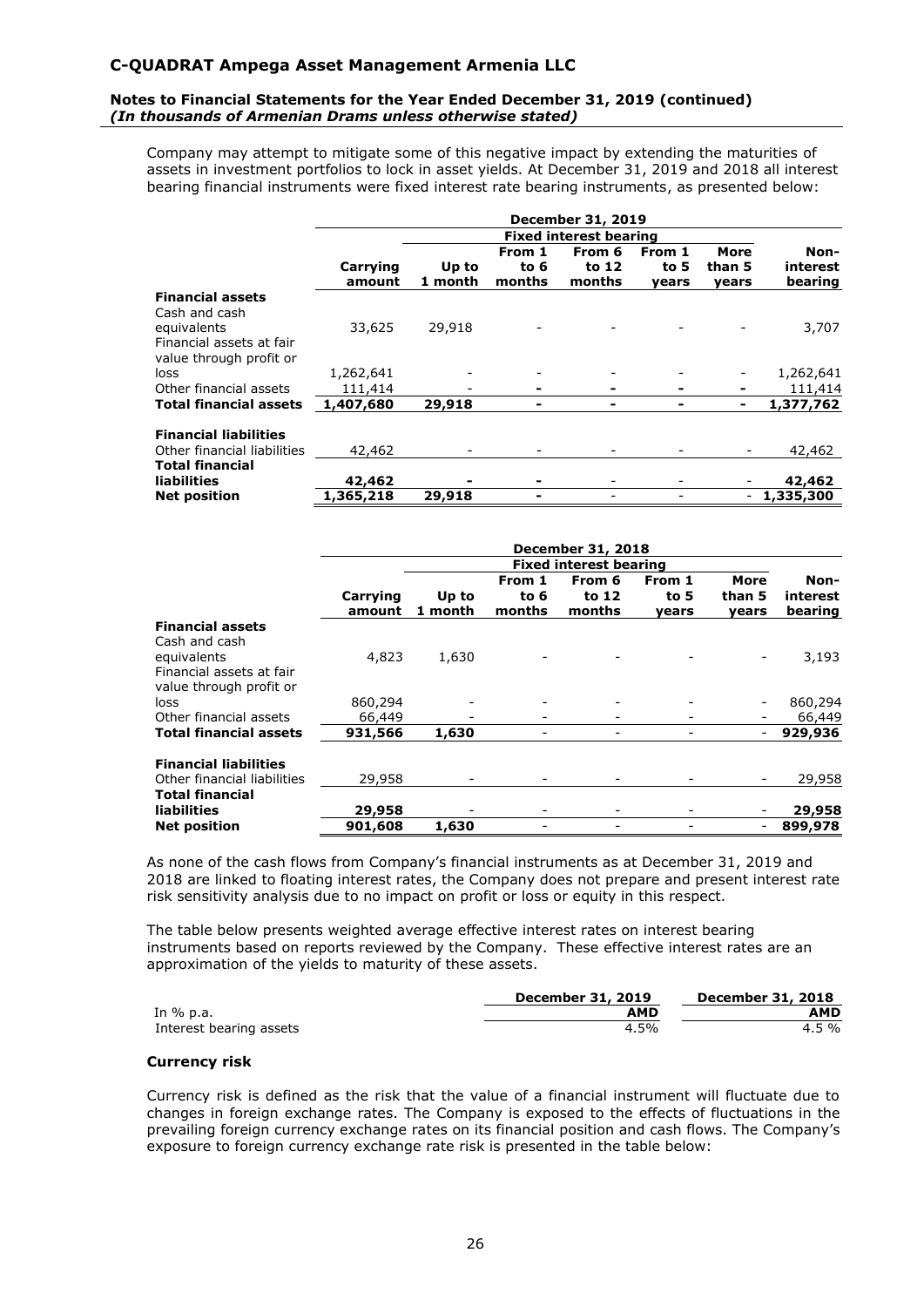#### **Notes to Financial Statements for the Year Ended December 31, 2019 (continued)** *(In thousands of Armenian Drams unless otherwise stated)*

|                                                       | <b>December 31, 2019</b> |            |           |  |
|-------------------------------------------------------|--------------------------|------------|-----------|--|
|                                                       | <b>AMD</b>               | <b>EUR</b> | Total     |  |
| Non-derivative financial assets                       |                          |            |           |  |
| Cash and cash equivalents                             | 32,488                   | 1,137      | 33,625    |  |
| Financial assets at fair value through profit or loss | 1,262,641                |            | 1,262,641 |  |
| Other financial assets                                | 111,414                  |            | 111,414   |  |
| <b>Total non-derivative financial assets</b>          | 1,406,543                | 1,137      | 1,407,680 |  |
| Non-derivative financial liabilities                  |                          |            |           |  |
| Other financial liabilities                           | 15,867                   | 26,595     | 42,462    |  |
| <b>Total non-derivative financial liabilities</b>     | 15,867                   | 26,595     | 42,462    |  |
| <b>Net position</b>                                   | 1,390,676                | (25,458)   | 1,365,218 |  |

|                                                       | <b>December 31, 2018</b> |            |              |  |
|-------------------------------------------------------|--------------------------|------------|--------------|--|
|                                                       | <b>AMD</b>               | <b>EUR</b> | <b>Total</b> |  |
| <b>Non-derivative financial assets</b>                |                          |            |              |  |
| Cash and cash equivalents                             | 3,478                    | 1,345      | 4,823        |  |
| Financial assets at fair value through profit or loss | 860,294                  |            | 860,294      |  |
| Other financial assets                                | 66,449                   |            | 66,449       |  |
| <b>Total non-derivative financial assets</b>          | 930,221                  | 1,345      | 931,566      |  |
| Non-derivative financial liabilities                  |                          |            |              |  |
| Other financial liabilities                           | 13,153                   | 16,805     | 29,958       |  |
| <b>Total non-derivative financial liabilities</b>     | 13,153                   | 16,805     | 29,958       |  |
| <b>Net position</b>                                   | 917,068                  | (15,460)   | 901,608      |  |

An analysis of sensitivity of profit or loss and equity to changes in fair value of monetary assets and liabilities held at December 31, 2019 and 2018 due to reasonably possible changes in corresponding exchange rates, with all other variables held constant, is presented below:

|                              | 2019    |                                |         | 2018                           |
|------------------------------|---------|--------------------------------|---------|--------------------------------|
|                              |         | <b>Profit or loss / equity</b> |         | <b>Profit or loss / equity</b> |
|                              |         | Weakening Strengthening        |         | Weakening Strengthening        |
| EUR 20% movement (2018: 20%) | (5,092) | 5.092                          | (3,092) | 3,092                          |

### **Other price risks**

The Company is exposed to unit price risks arising from units held in funds. Unitholdings in funds are held for statutory, strategic and investment purposes rather than for trading purposes. The Company does not actively trade these unitholdings.

The sensitivity analyses below have been determined based on the exposure to unit price risks at the end of the reporting period.

If unit prices had been 5% higher/lower, profit for 2019 year would increase/decrease by AMD 63,132 thousand as a result of the changes in fair value of financial assets at fair value through profit or loss (2018: profit decreased/increased by AMD 43,015 thousands).

## <span id="page-28-0"></span>**22. RELATED PARTY DISCLOSURES**

In accordance with IAS 24 Related Party Disclosures, parties are considered to be related if one party has the ability to control the other party or exercise significant influence over the other party in making financial or operational decisions. For the purpose of the present financial statements, related parties include the parent company, ultimate shareholders, the Company's management as well as other persons and enterprises related with and controlled by them respectively.

The Company's immediate and ultimate parents are disclosed in Notes 1 and 12. The Company's major shareholder is "C-QUADRAT Investment AG" (74.9%). The shares of "C-QUADRAT Investment AG" belong to Cubic (London) Limited (United Kingdom) (100,00%). Shares of Cubic (London) Limited (United Kingdom) belong to MVJ GmbH & Co KG (74.9 %) and other four minor shareholders. The ultimate controlling parties of the Company which has more than 20% effective shareholding is San Gabriel Privatstiftung (40%) and Cristobal Mendez de Vigo zu Loewenstein (40%).